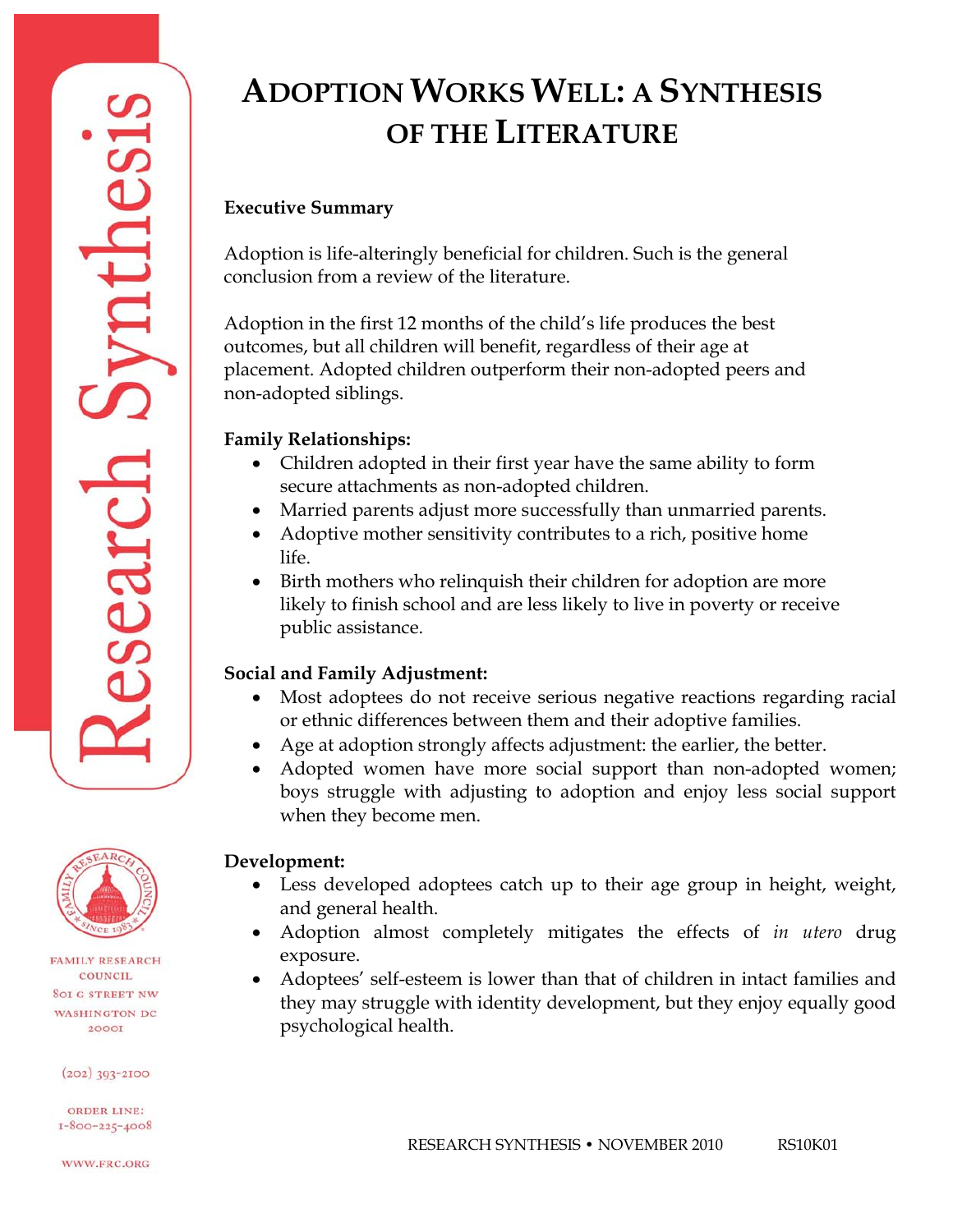## **Behavior:**

- Adoptees are no more prone to aggressive antisocial behavior than are non-adoptees, but they are more prone to non-aggressive antisocial behavior.
- History of abuse aggravates adoptee tendency toward antisocial behavior; parental closeness can lessen it.

## **Educational attainment:**

- Early adoption facilitates language acquisition.
- Adoptees are no different in problem or pro-social behavior from non-adoptees.
- Adoptees do not lag significantly behind the general population in academic performance. They strongly outperform their non-adopted birth peers.
- Adoptive families influence their children's cognitive capabilities.

On the whole, parents are very satisfied with their adopted children. These children, their biological mothers, and their adoptive families all benefit from and feel their lives are enriched by the experience.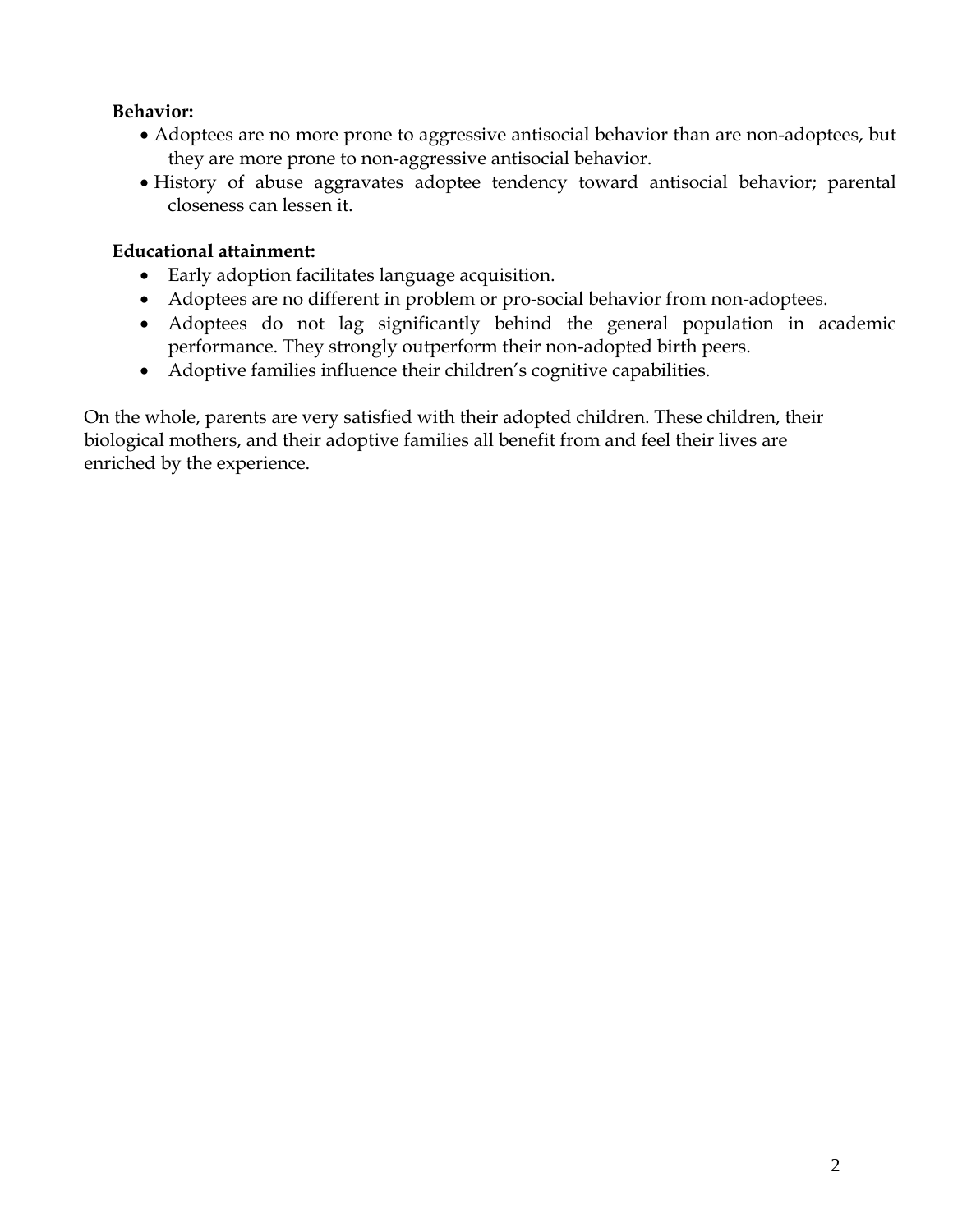## **ADOPTION WORKS WELL: A SYNTHESIS OF THE LITERATURE**

Dr. Patrick F. Fagan<sup>[1](#page-2-0)</sup>

## **I. Introduction**

 $\overline{a}$ 

Adopted children benefit significantly from adoption. Many experience a dramatic improvement in socioeconomic status and move into materially advantaged homes and to the care of supportive, educated, adoptive parents who are very interested in all aspects of their child's development.[2](#page-2-1) The majority of adopted children live in small families in early childhood, $3$  which is to their advantage. Compared to even long-term fostering, adoption provides a greater sense of permanence and familial belonging, more emotional security, and a more lasting psychosocial foundation for life.[4](#page-2-3)

A number of major research projects, literature overviews, and meta-analyses attest to the overall benefit of adoption.

M.J. Coiro and colleagues, using the National Health Interview Survey on Child Health, compared children based on family structure, among other demographics. They found

<span id="page-2-0"></span><sup>1</sup> Senior Fellow and Director of the Marriage and Religion Research Institute Family Research Council

<span id="page-2-1"></span> $2^2$  B. Maughan, S. Collishaw and A. Pickles, "School Achievement and Adult Qualifications among Adoptees: A Longitudinal Study," *Journal of Child Psychology and Psychiatry,* 39, no. 5 (1998): 682. 3  $3$  Ibid., 674.

<span id="page-2-3"></span><span id="page-2-2"></span><sup>4</sup> J. Triseliotis, "Long-term Foster Care or Adoption? The Evidence Examined," *Child and Family Social Work*, 7 (2002): 31.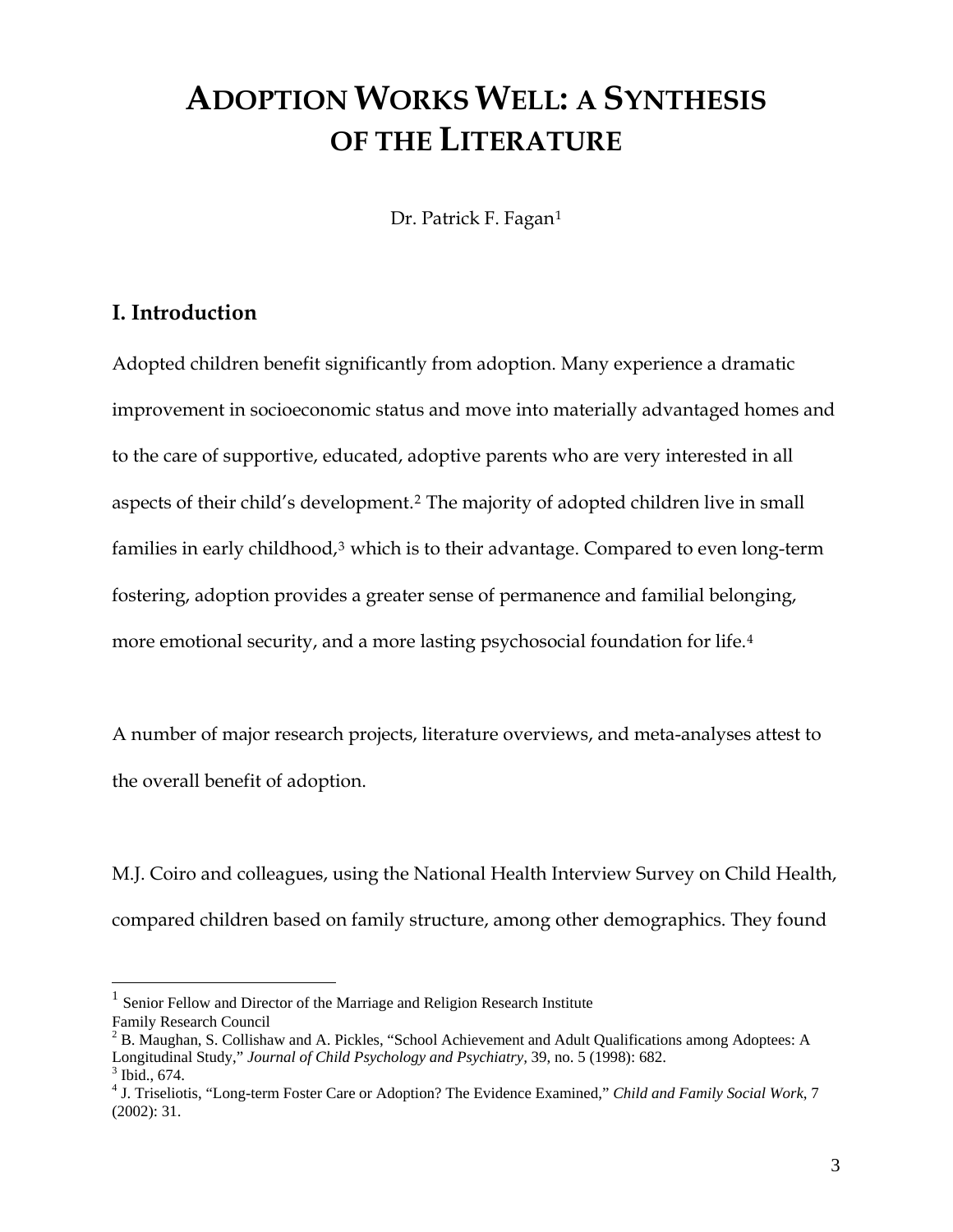that more adopted children enjoy excellent health with no limiting conditions than do children from any other family structure. Adopted children are also most likely to have some form of health insurance, to have a regular source for medical care and a specific sick care provider, and to see dentists at regular intervals. Adoptees are among the most likely to receive routine medical care. The study also found that adopted children were the least likely to ride without a seatbelt or to have a late or irregular bedtime.<sup>[5](#page-3-0)</sup>

Children adopted in infancy repeat grades least often and have better health status than children adopted later, children born to and raised by single mothers, and children raised in intact families. Among these four groups, only children raised in intact families see mental health professionals less, have better standing in their school classes, and have fewer behavior problems than children adopted in infancy.[6](#page-3-1)

Examination of a large U.S. national data set found that teenagers who were adopted at birth were more likely than children born into intact families to live with two parents in a middle class family. They scored higher than their middle class counterparts on indicators of school performance, social competency, optimism, and volunteerism. They were less depressed than children of single parents and less involved in alcohol abuse, vandalism, group fighting, police trouble, weapon use, and theft.[7](#page-3-2) Teens adopted at birth also scored higher than children of single parents on self-esteem, confidence in

<span id="page-3-0"></span><sup>5</sup> M.J. Coiro, Nicholas Zill and B. Bloom, "Health of Our Nation's Children," *Vital and Health Statistics*, Series 10, No. 191, 1994.

<span id="page-3-1"></span><sup>&</sup>lt;sup>6</sup> Nicholas Zill, "Some National Comparisons of Adopted and Nonadopted Children," presented at the Adoption Research Workshop, June 6, 1990.

<span id="page-3-2"></span><sup>7</sup> Peter L. Benson, Anu R. Sharma, and Eugene C*.* Roehlkepartain, *Growing Up Adopted-A Portrait of Adolescents and Their Families* (Minneapolis: Search Institute, June 1994).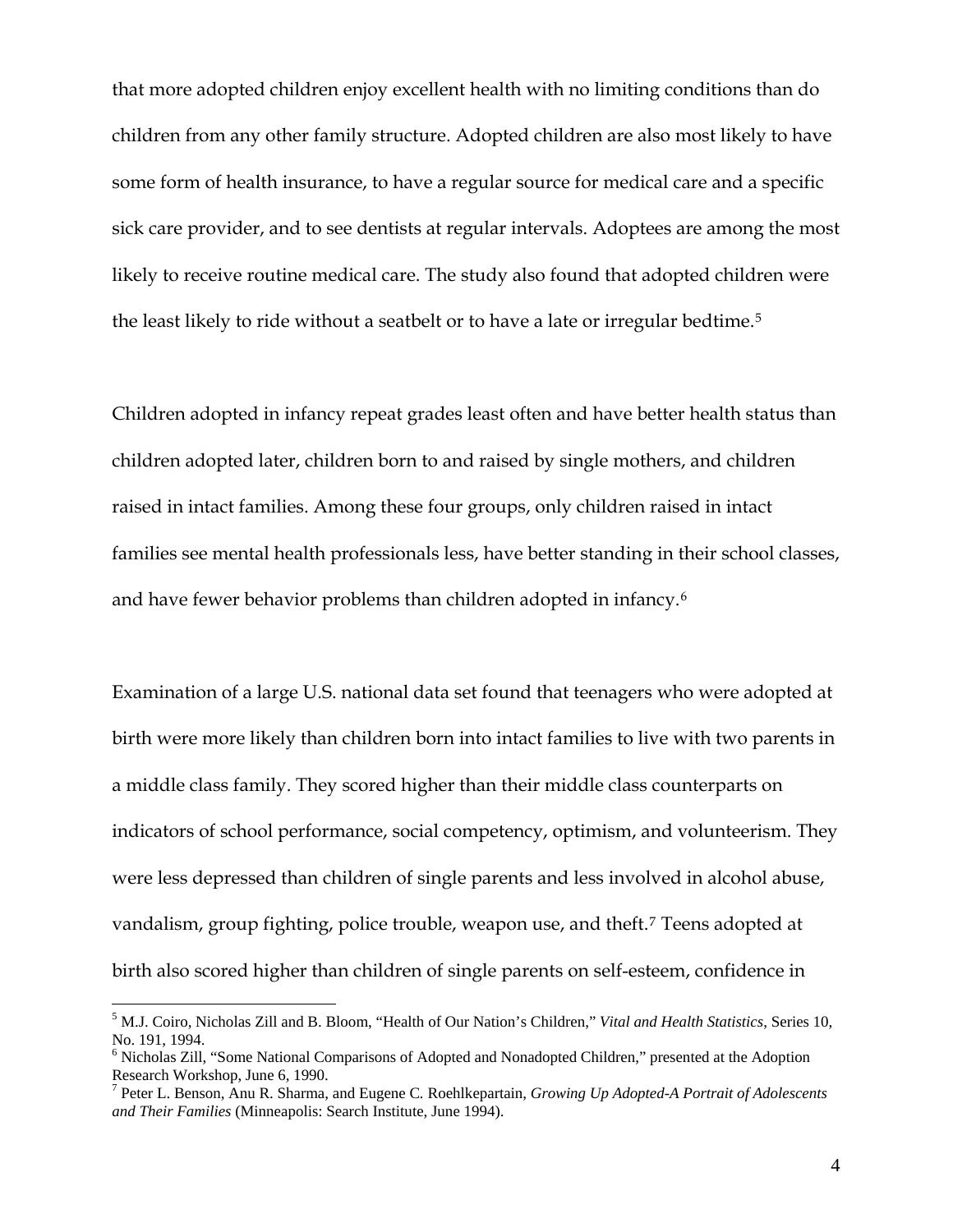their own judgment, self-directedness, positive view of others, and feelings of security within their families.<sup>[8](#page-4-0)</sup>

A Dutch meta-analysis gauged the relative rate of development of adopted and nonadopted children. Over 270 studies of 230,000 children and their parents were included in this analysis. Despite performing below their respective age groups in some outcomes, particularly physical growth and attachment, adopted children caught up to their age groups more fully than their non-adopted birth peers (children of similar family, economic and social circumstances who were not adopted). The physical height, school achievement, and psychological attachment of children adopted in their first year most closely resembled those of their general age group. In most outcomes, international adoptees and domestic adoptees caught up to their age groups at similar rates. [9](#page-4-1)

In the United Kingdom, a large sample of adults, most of whom were adopted before their first birthday, were compared at age 23 and again at age 33 to a birth comparison group of non-adopted adults (of the same age, from similar birth circumstances) and to the general population (of the same age). Adopted women adjusted positively according to all metrics, *often outperforming the general population.* Adopted men

<span id="page-4-0"></span><sup>&</sup>lt;sup>8</sup> Kathleen S. Marquis and Richard A. Detweiler, "Does Adoption Mean Different? An Attribitional Analysis," *Journal of Personality and Social Psychology*, Vol. 48, No. 4 (1985): 1054-1066;

Dr. Patrick F. Fagan, "Promoting Adoption Reform: Congress Can Give Children Another Chance," Heritage Foundation Backgrounder No. 1080, May 6, 1996.

<span id="page-4-1"></span><sup>&</sup>lt;sup>9</sup> Marinus H. van IJzendoorn and Femmie Juffer, "The Emanuel Miller Memorial Lecture 2006: Adoption as Intervention. Meta-analytic Evidence for Massive Catch-Up and Plasticity in Physical, Socio-emotional, and Cognitive Development," *Journal of Child Psychology and Psychiatry,* 47 (2006): 1228-45.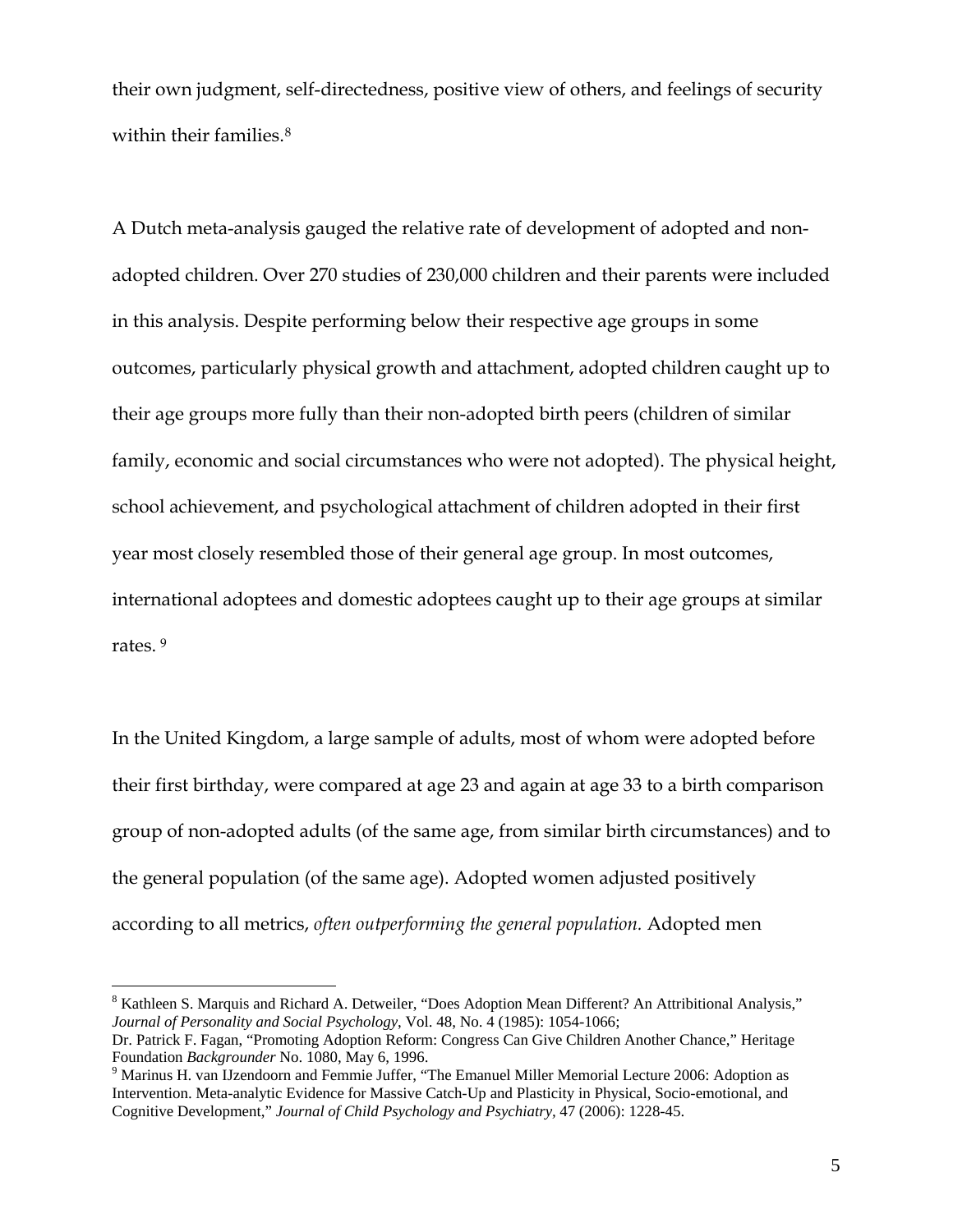generally did as well as the general population comparison group, though they had fewer social supports and experienced more employment-related problems. At age 33, most of the adopted men and women were performing much better socially and economically than their birth comparison group.[10](#page-5-0)

The Texas Adoption Project yielded similar results in its thirty year follow-up evaluation of the adopted and biological children of adoptive parents. Both groups showed generally positive educational, occupational, marital, and adult-problem and personality-related outcomes. However, *some* outcomes for the adopted offspring, though positive, were less so than for the biological offspring.[11](#page-5-1)

These results show that adoption is a tremendous gift for the vast majority of children who experience it, as well as for their adoptive families and biological mothers. However, this great good is not achieved without its own special efforts, stresses, and even sufferings, as the following parsing of the research on adoption will show.

## **II. Family Relationships**

 $\overline{a}$ 

### **The Adoptee's Sense of Attachment**

Problems with attachment to parents are frequently related to the age at adoption: Children adopted before they are 12 months old form secure attachments just as often as non-adopted children, but the attachments of those adopted after 12 months were

<span id="page-5-0"></span><sup>&</sup>lt;sup>10</sup> D.E. Johnson, "Adoption and the Effect on Children's Development," *Early Human Development*, 68 (2002): 50.<br><sup>11</sup> J.C. Loehlin, J.M. Horn and J.L. Ernst, "Genetic and Environmental Influences on Adult Life Outcomes:

<span id="page-5-1"></span>Evidence from the Texas Adoption Project," *Behavior Genetics,* 37 (2007): 474.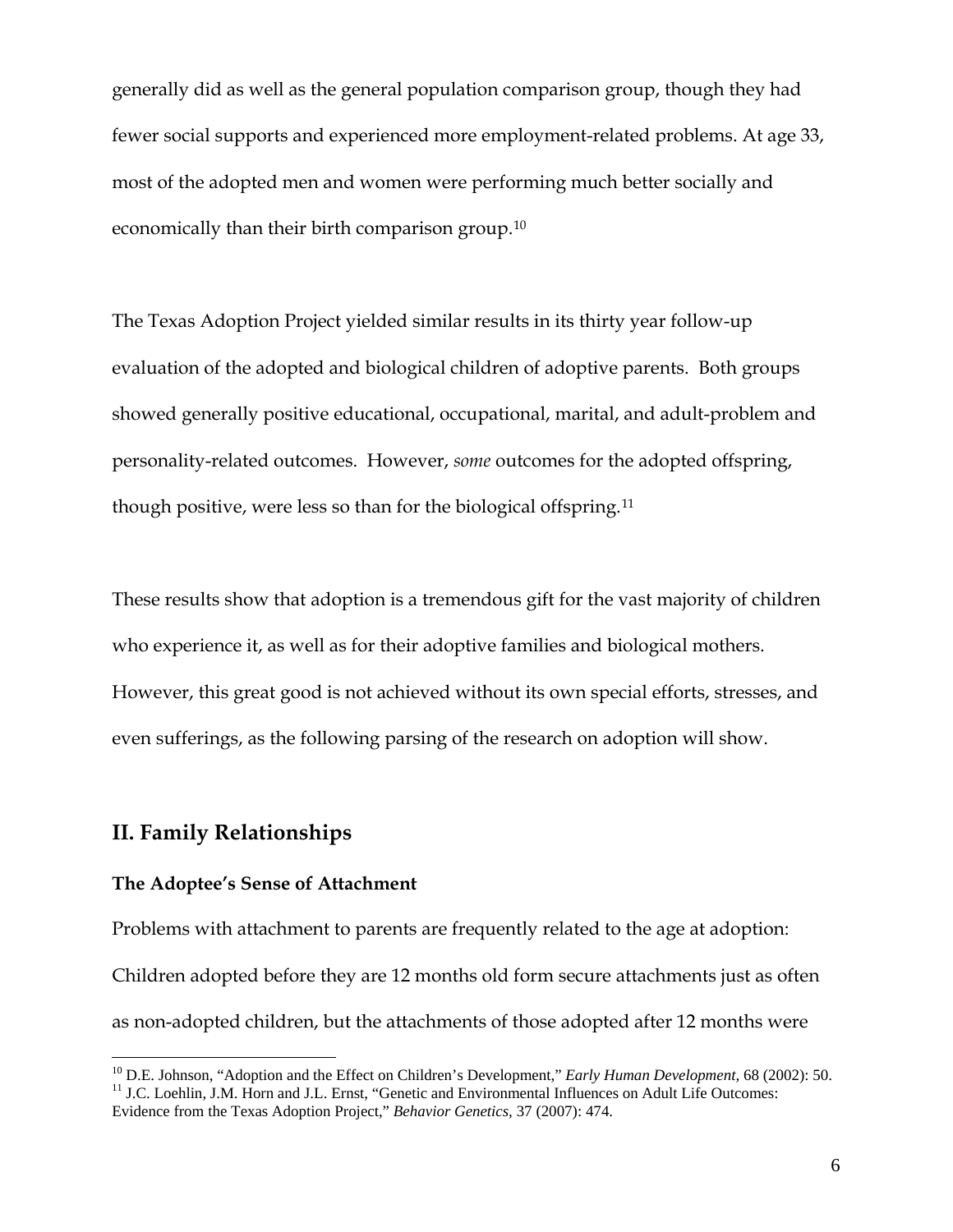significantly less secure. However, for these children adopted later, adoption is much better than being fostered as foster children tend to have more disorganized attachments than adoptees.[12](#page-6-0) Furthermore, for adoptees who enter their families with disorganized attachments arising from earlier deprivation and neglect, most catch up remarkably, though incompletely, after some time in their adoptive homes.[13](#page-6-1)

In one survey, 46 percent of adoptees reported feeling different from their adoptive families growing up.[14](#page-6-2) In another, 68 percent of adoptees reported such feelings.[15](#page-6-3) This feeling, however, was not necessarily negative, nor did it indicate that the child felt that he or she did not belong to the family.[16](#page-6-4) In the vast majority of these cases, solid attachment is present, even if accompanied by feelings of difference. It is worth noting that, though this difference is a reality, for these children it is not a negative reality.

#### **Parental and Family Adjustment to the Adoptee**

A survey conducted by Princeton Survey Research Associates found that 90 percent of adults view adoption positively, though half say adopting "is not quite as good as having one's own child."[17](#page-6-5) Most adoptive parents report being very satisfied with their

<span id="page-6-0"></span> $12$  L. van den Dries, Femmie Juffer, Marinus H. van IJzendoorn and M.J. Bakermans-Kranenburg, "Fostering Security? A Meta-analysis of Attachment in Adopted Children," *Children and Youth Services Review,* 31 (2009): 415.

<span id="page-6-1"></span><sup>13</sup> Ibid., 417.

<span id="page-6-2"></span> $14^{14}$  D. Howe, "Age at placement, adoption experience and adult adopted people's contact with their adoptive and

<span id="page-6-3"></span>birth mothers: An attachment perspective," *Attachment & Human Development*, 3(2) (2001): 229.<br><sup>15</sup> D. Howe and J. Feast, "The Long-term Outcome of Reunions between Adult Adopted People and their Birth<br>Mothers," *British J* 

<span id="page-6-4"></span><sup>&</sup>lt;sup>16</sup> D. Howe, "Age at placement, adoption experience and adult adopted people's contact with their adoptive and birth mothers: An attachment perspective," *Attachment & Human Development,* 3(2) (2001): 229. 17 D.E. Johnson, "Adoption and the Effect on Children's Development," *Early Human Development,* 68 (2002): 40.

<span id="page-6-5"></span>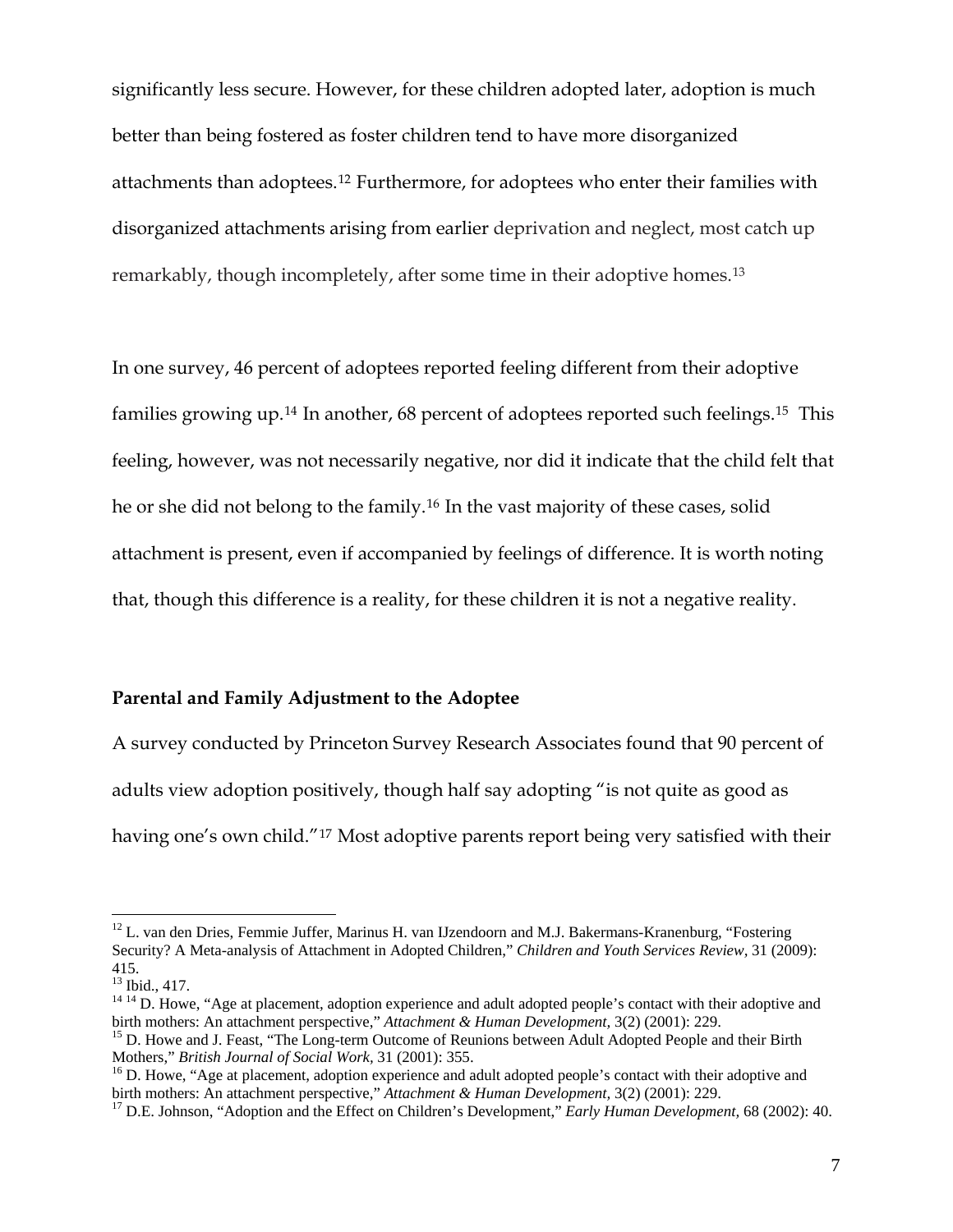adopted children,<sup>[18](#page-7-0)</sup> with only 15 percent of family members saying, in retrospect, that the adoption was less than successful<sup>[19](#page-7-1)</sup> or that they have any regrets. The stresses and negative experiences associated with adoption are proportionally lessened the younger the child is at the time of placement, and, interestingly, the more densely populated is the area in which the adoptive family resides.<sup>[20](#page-7-2)</sup> Married adoptive parents more frequently make a positive adjustment than unmarried adoptive parents do.<sup>[21](#page-7-3)</sup> Most parents feel deeply grateful for and enriched by the experience of adopting a child.[22](#page-7-4)

Parent-child communication gives further evidence of adoption's benefits. A study of

450 adolescents found that adoptees communicate more positively and have more

positive relationships with their parents than do even biological children.<sup>[23](#page-7-5)</sup> However,

there are exceptions to this high level of communication, due mainly to parent-child

conflict during adolescence.<sup>[24](#page-7-6)</sup>

Parents who did not feel close to their adopted children cited such reasons as the child's learning difficulties, emotional insincerity, and behavioral problems, and their own

<span id="page-7-0"></span><sup>&</sup>lt;sup>18</sup> D.M. Brodzinsky, D.W. Smith, A.B. Brodzinsky, "Children's Adjustment to Adoption: Developmental and Clinical Issues," Thousand Oaks, CA: Sage, 1998.

<span id="page-7-1"></span><sup>&</sup>lt;sup>19</sup> D.M. Brodzinsky, M.D. Schechter and R. Marantz, "Being Adopted: The Lifelong Search for Self," New York: Doubleday, 1992.

<span id="page-7-2"></span><sup>&</sup>lt;sup>20</sup> T. McDonald, J. Propp and K. Murphy, "The Postadoption Experience: Child, Parent, and Family Predictors of Family Adjustment to Adoption," *Child Welfare League of America*, 80(1) (2001): 88. 21 Ibid., 86-88.

<span id="page-7-3"></span>

<span id="page-7-4"></span><sup>&</sup>lt;sup>22</sup> J.F. Goodman and S. Kim, "The American adoption of Indian children from Mother Theresa's orphanages: the parents," *Adoption Quarterly* (3) (1999): 5-27;

A. Fisher, "Still Not Quite as Good as Having Your Own? Toward a Sociology of Adoption," *Annual Review Sociology*, 29 (2003): 339. 23 M. Lanz, R. Iafrate, R. Rosnati and E. Scabini, "Parent-Child Communication and Adolescent Self-Esteem in

<span id="page-7-6"></span><span id="page-7-5"></span>Separated, Intercountry Adoptive and Intact Non-Adoptive Families," *Journal of Adolescence*, 22(6) (1999): 789.<br><sup>24</sup> M.A. Rueter, M.A. Keyes, W.G. Iacono and M. McGue, "Family Interactions in Adoptive Compared to Nonadoptive Families," *Journal of Family Psychology,* 23(1) (2009): 62-63.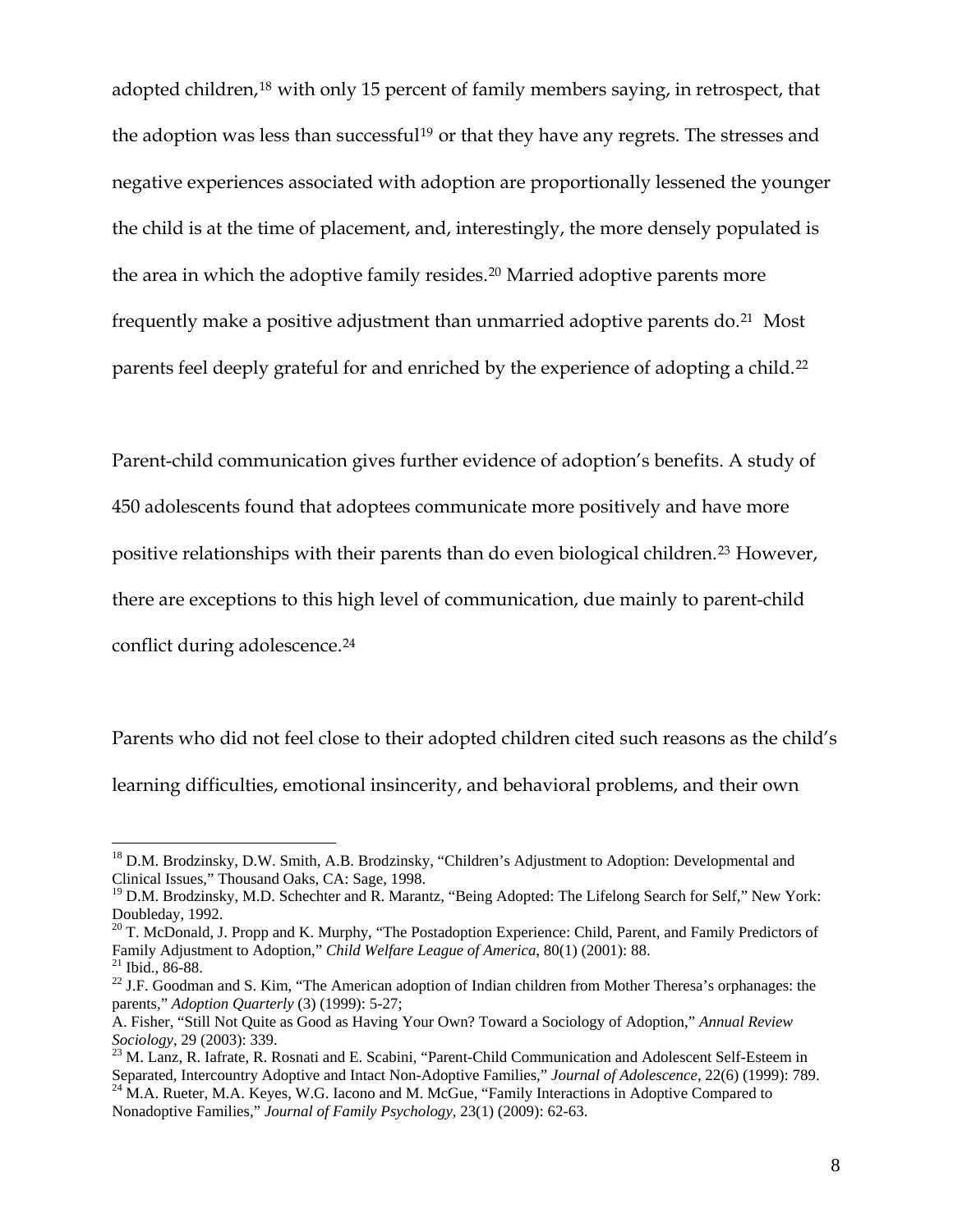feelings of being rejected by the child.[25](#page-8-0) These difficulties more frequently arise when the adoption takes place, not in infancy, but later in childhood, as later-adopted children tend to have difficulty adjusting to their new homes.<sup>[26](#page-8-1)</sup> Special needs adoptees (including those who experienced neglect, abuse, or multiple caretakers before being adopted) are also significantly more likely to have difficulty adjusting to their new home or more frequently experience the dissolution of their adoption than do adoptees without special needs.<sup>[27](#page-8-2)</sup>

 In general, the older the child is at adoption the greater are his special needs, and the greater in turn is the need for parental constancy, flexibility, and engagement.[28](#page-8-3) Parenthetically, it is worth noting - though not surprising, given that they tend to possess these attributes and capacities—that adoptive parents are less likely to divorce.<sup>[29](#page-8-4)</sup>

Furthermore, the more adopted children there are in a home, the more likely is the adoption to be positive and stable, though too large a number of children in the home decreases this somewhat.[30](#page-8-5) However, neither the presence of biological children in the

<span id="page-8-0"></span><sup>25</sup> C.A. Rees and J. Selwyn, "Non-Infant Adoption from Care: Lessons for Safeguarding Children," *Child*: *Care,* 

<span id="page-8-1"></span><sup>&</sup>lt;sup>26</sup> T. McDonald, J. Propp and K. Murphy, "The Postadoption Experience: Child, Parent, and Family Predictors of Family Adjustment to Adoption," Child Welfare League of America, 80(1) (2001): 86.

<span id="page-8-2"></span><sup>&</sup>lt;sup>27</sup> D.M. Brodzinsky, "Long-Term Outcomes in Adoption," *The Future of Children. Adoption, 3*(1) (1993): 159.<br><sup>28</sup> P. Clark, S. Thigpen and A.M. Yates, "Integrating the Older/Special Needs Adoptive Child Into the Family,"

<span id="page-8-3"></span>*Journal of Marital and Family Therapy, 32(2) (2006): 190.*<br><sup>29</sup> National Committee for Adoption, "Unmarried Parents Today," June 25, 1985.

<span id="page-8-4"></span>

<span id="page-8-5"></span><sup>&</sup>lt;sup>30</sup> T. McDonald, J. Propp and K. Murphy, "The Postadoption Experience: Child, Parent, and Family Predictors of Family Adjustment to Adoption," *Child Welfare League of America*, 80(1) (2001): 89.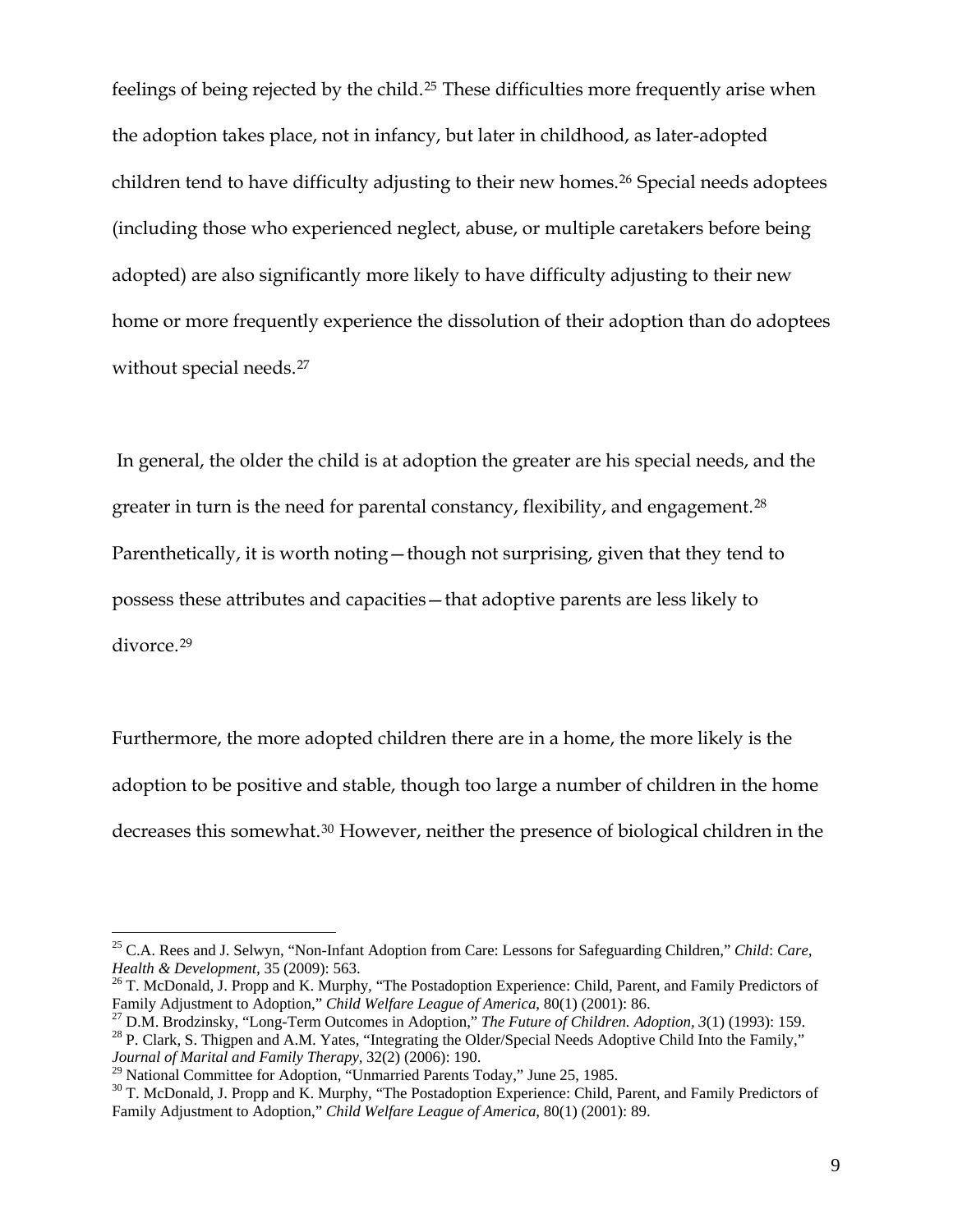adoptive family, nor the order of adoption has much—if any—influence on the adoptee or the adoptive parents, particularly in early adoptions.[31](#page-9-0)

#### **The Adoptive Mother: Attachment and Child Adjustment**

According to attachment theory, children form secure attachments to caregivers who are sensitive, responsive, and predictable. This holds true in adoption. An adoptee's attachment security as an adult depends heavily upon his perceptions of his adoptive parents' love and care for him.[32](#page-9-1) Not surprisingly, the sensitivity of the adoptive mother strongly influences adoptee development.<sup>[33](#page-9-2)</sup>

Having a secure attachment history contributes to a child's social competence and ability to relate to others. The self-perception of secure (or insecure) children will enhance or diminish their ability to function psychologically.[34](#page-9-3) Though this is the normal attachment pattern for children with their biological mothers, the process is equally critical for successful adoption outcomes, as the following results will show.

While still in infancy, children develop the capacity to form attachments and recognize different people. Most have developed a preference for one particular person by six months; by nine months, the attachment has deepened and they can distinguish

<span id="page-9-0"></span> $31$  D.M. Brodzinsky and A.B. Brodzinsky, "The Impact of Family Structure on the Adjustment of Adopted Children," Child Welfare, 71 (1992): 74.

<span id="page-9-1"></span><sup>&</sup>lt;sup>32</sup> J.A. Feeney, N.L. Passmore and C.C. Peterson, "Adoption, Attachment, and Relationship Concerns: A study of adult adoptees," *Personal Relationship*, 14 (2007): 144.

<span id="page-9-2"></span><sup>&</sup>lt;sup>33</sup> S.L. Friedman and D.E. Boyle, "Attachment in US children experiencing nonmaternal care in the early 1990s," *Attachment & Human Development*, 10(3) (2008), 225–261. 34 R.A. Thompson, "Measure Twice, Cut Once: Attachment Theory and the NICHD Study of Early Child Care and

<span id="page-9-3"></span>Youth Development," *Attachment & Human Development*, 10(3) (2008): 295.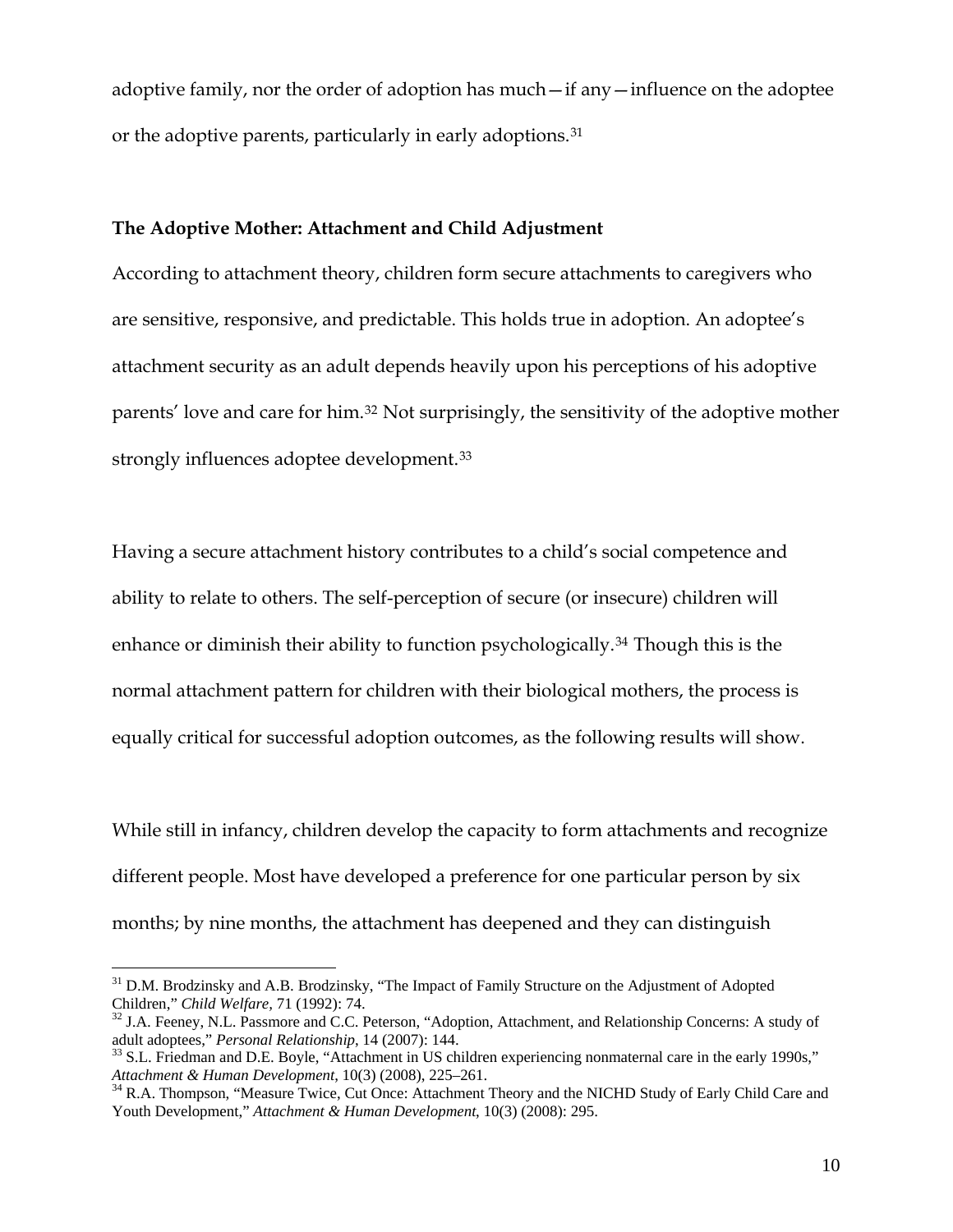between strangers and familiar faces. Once they reach 12 to 14 months of age they develop strong connections to their "primary attachment figures"—usually their birth mothers.[35](#page-10-0)

When children are adopted later than infancy some level of strain between mother and adopted child will occur. Despite such difficulties, having an adoptive mother is of great benefit to these children, because adoptive mothers spend more time with their children than do mothers in any other family structure, including mothers in intact families.[36](#page-10-1) The more time a mother spends with her child, the more sensitive she tends to be, resulting in the finding that increased time spent with the child is associated with a higher HOME score (a score which indicates an enriched and positive home environment).[37](#page-10-2)

Chedgzsey Smith-McKeever, professor of social work at the University of Illinois at Chicago, identified the frequency with which the adoptive parent thinks of the child when they are apart as a significant variable in family satisfaction with an adoption.<sup>[38](#page-10-3)</sup>

<span id="page-10-0"></span><sup>&</sup>lt;sup>35</sup> R. Bowlby, "Babies and Toddlers in Non-parental Daycare Can Avoid Stress and Anxiety if They Develop a Lasting Secondary Attachment Bond with one Carer Who is Consistently Accessible to Them," *Attachment & Human Development*, 9(4) (2007): 309.<br><sup>36</sup> J.E. Lansford, R. Ceballo, A. Abbey and A.J. Stewart, "Does Family Structure Matter? A Comparison of

<span id="page-10-1"></span>Adoptive, Two-Parent Biological, Single-Mother, Stepfather, and Stepmother Households," *Journal of Marriage and Family*, 63 (2001): 849.<br><sup>37</sup> B.M. Caldwell and R.H. Bradley, "The HOME inventory and family demographics," *Developmental Psychology*,

<span id="page-10-2"></span><sup>20 (1984), 315 – 320.</sup> 

A.C. Huston and S.R. Aronson, "Mothers' Time with Infant and Time in Employment as Predictors of Mother-Child Relationships and Children's Early Development," *Child Development*, 76 (2005): 472, 476.<br><sup>38</sup> C. Smith-McKeever, "Adoption Satisfaction among African-American Families Adopting African-American

<span id="page-10-3"></span>Children," *Children and Youth Services Review,* 28 (2006): 825.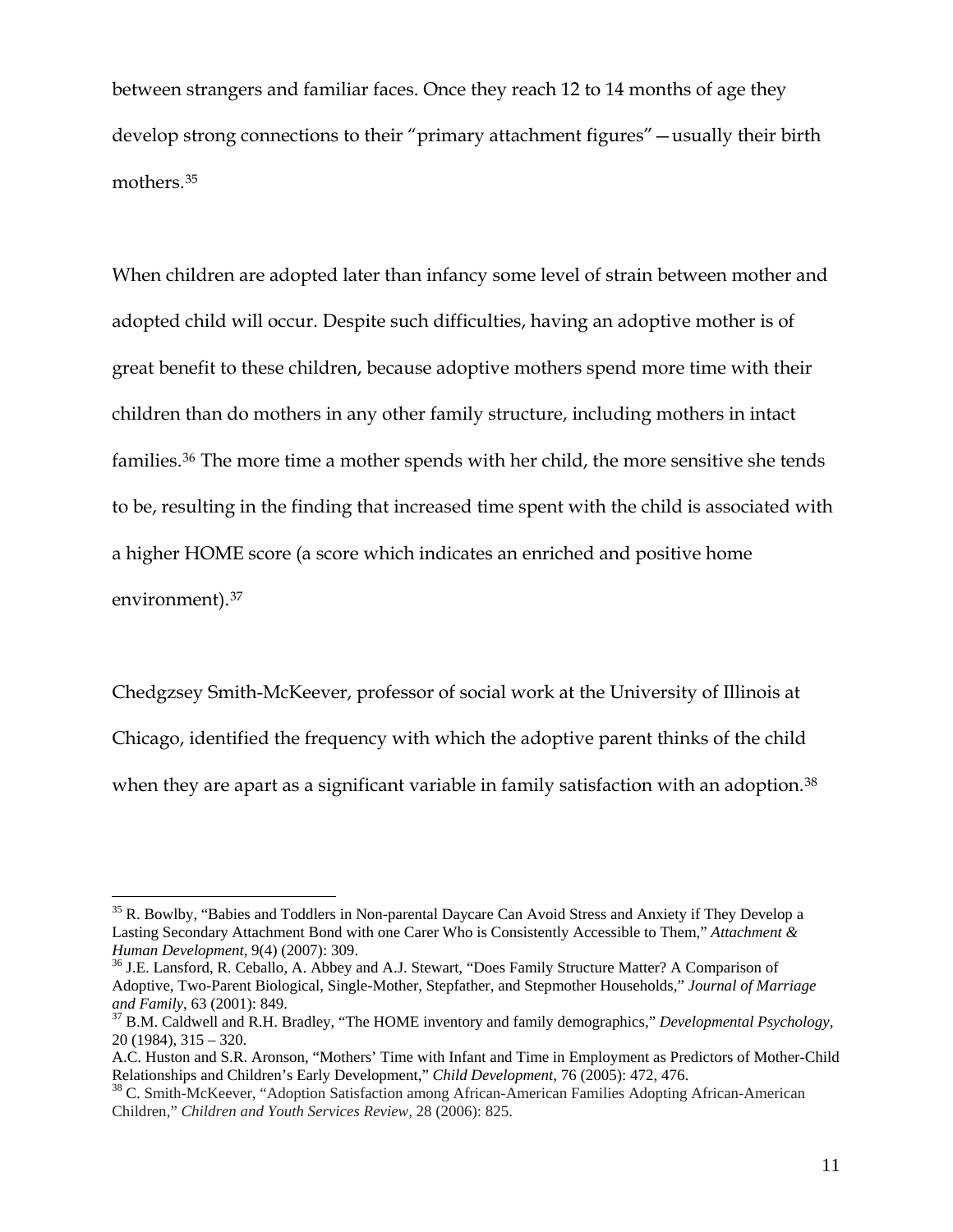In other words, the more the parent thinks about their child—a form of attachment to the child–the more likely the adoption will be satisfying for all.

A different study illustrates this in a different way. Martha A. Reuter, professor of family social science at the University of Minnesota, along with her colleagues found that whenever there was evidence of "less warm, supportive communication in adoptive families compared to non-adoptive families," the only statistically significant difference in family interactions between the two family structures was the *adolescent adoptee's perception* of his communication with his adopted *mother*.[39](#page-11-0)

#### **Outcomes for the Birth Mother**

 $\overline{a}$ 

Not only do the adopted children do better; so, too, do their birth mothers who give them up for adoption. They have higher educational aspirations, are more likely to finish school, and are less likely to live in poverty or to receive public assistance than mothers who keep their out-of-wedlock children.<sup>[40](#page-11-1)</sup> One study found that adolescent mothers who relinquish their children for adoption are more likely to be employed 12 months after the birth. The same study found that adolescent mothers who keep and rear children conceived out of wedlock are more likely to conceive again within three years after their first birth, but are not significantly more likely to give birth a second

<span id="page-11-0"></span> $39$  M.A. Rueter, M.A. Keyes, W.G. Iacono and M. McGue, "Family Interactions in Adoptive Compared to Nonadoptive Families," *Journal of Family Psychology,* 23(1) (2009): 63.<br><sup>40</sup> Christine A. Bachrach, "Adoption Plans, Adopted Children, and Adoptive Mothers," *National Council on Family* 

<span id="page-11-1"></span>*Relations,* Vol. 48, No. 2 (1986): 243, 251;

Christine A. Bachrach, "Children in Families: Characteristics of Biological, Step-, and Adopted Children," *National Council on Family Relations,* Vol. 45, No. 1 (1983): 177;

Christine A. Bachrach, K.S. Stolley and K.A. London, "Relinquishment of premarital births: evidence from the national survey data," *Family Planning Perspectives*, (1992).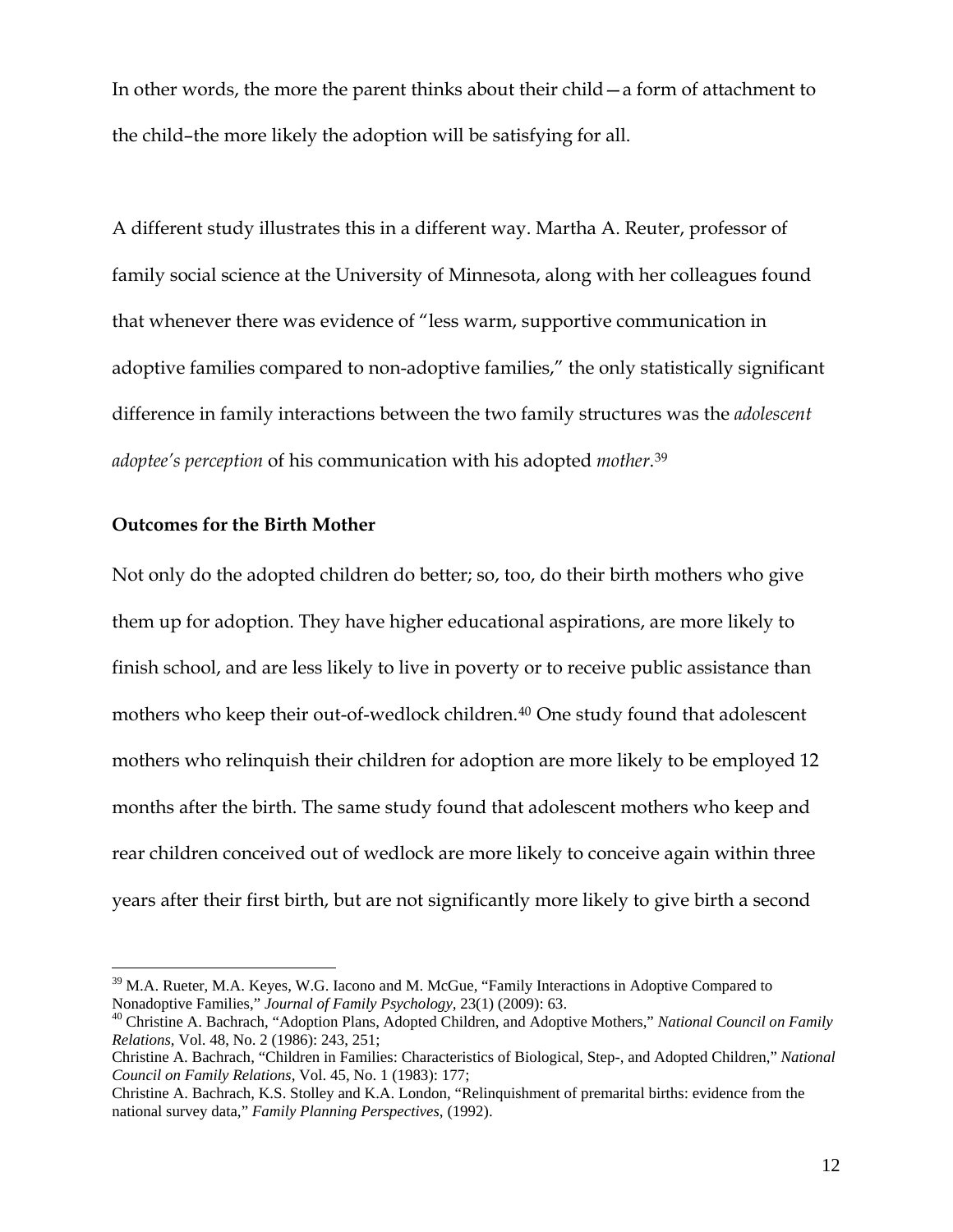time, suggesting they are more likely to abort the second child than are those adolescents who relinquish their children. Furthermore, the mothers who gave their children up for adoption did not suffer any extra social or psychological problems.[41](#page-12-0)

#### **Longing to Know the Birth Mother**

 $\overline{a}$ 

At some stage, adopted children commonly desire to get to know their birth mother. Because this area of research deals almost completely in subjective appraisals of feelings and perceptions of the child's and other adults' feelings, many of the findings are quite complex and seemingly contradictory. The following is an interpretive overview of this body of data.

About 70 percent of adult adoptees express feeling moderate to significant degrees of "uncertainty and ambiguous loss" regarding their birth parents. One study found that 70 percent of adoptees experienced such feelings. The remaining 30 percent "expressed security and no apparent [sense of] loss."<sup>[42](#page-12-1)</sup>

Adoptees in search of more knowledge about their birth family members frequently express dissatisfaction, anger, and helplessness at their lack of insight into this aspect of their identities.[43](#page-12-2) Some adoptees say that their family members' disapproval (or their fear of such disapproval) of their desire to search for their birth parents contributes to

<span id="page-12-0"></span><sup>&</sup>lt;sup>41</sup> S.D. McLaughlin, D.L. Manninen and L.D. Winges, "Do Adolescents Who Relinquish Their Children Fare Better or Worse Than Those Who Raise Them?" *Family Planning Perspectives* (1988): 30, 32.

<span id="page-12-1"></span><sup>&</sup>lt;sup>42</sup> K.A. Powell and T.D. Afifi, "Uncertainty management and adoptees' ambiguous loss of their birth parents," *Journal of Social and Personal Relationships*, 22(1) (2005): 137-138. 43 K. March and C. Miall, "Adoption as a Family Form," *Family Relations,* 49(4) (2000): 360.

<span id="page-12-2"></span>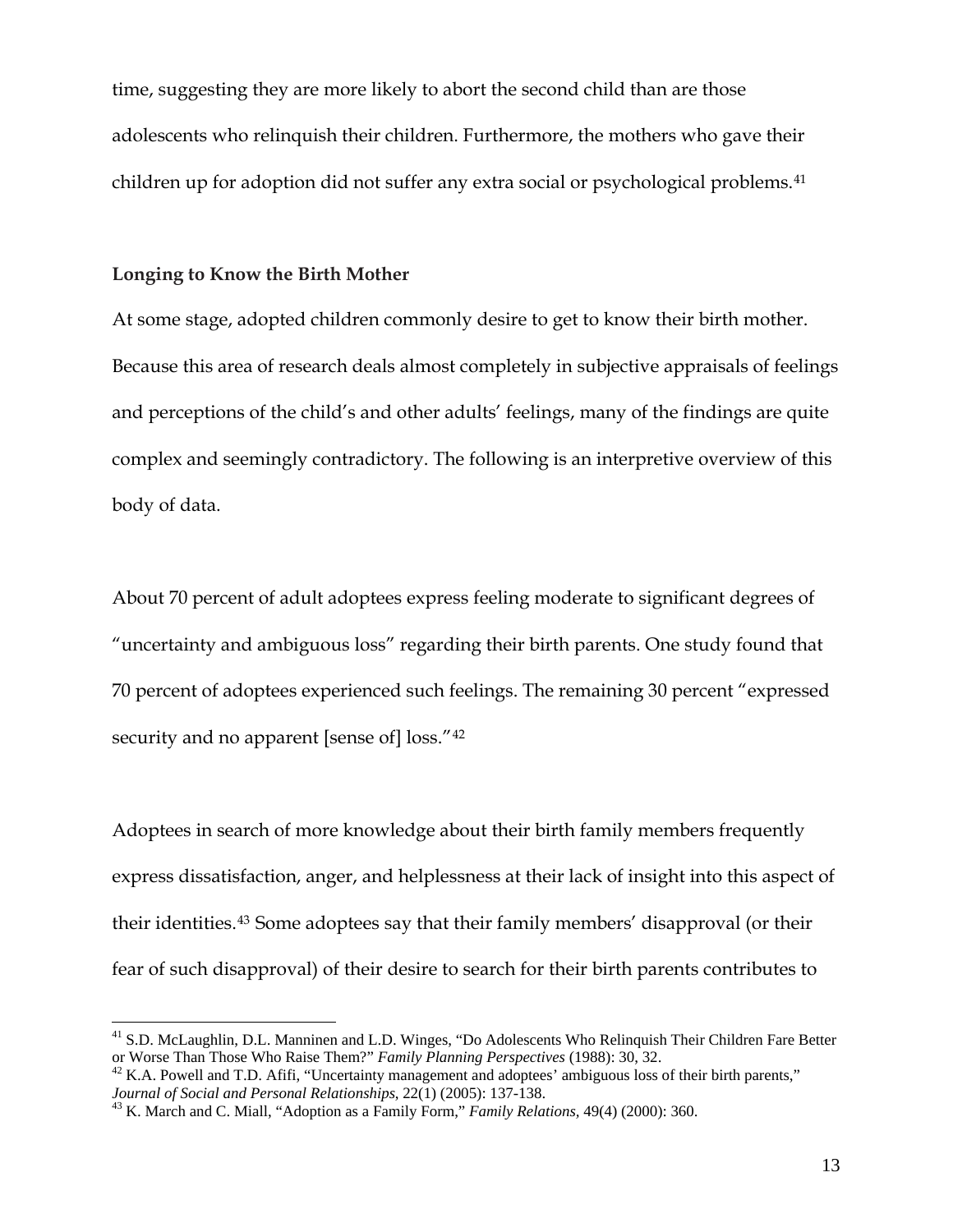their avoidance of and secrecy about the subject.<sup>[44](#page-13-0)</sup> In contrast, those adoptees who do not express such feelings of loss say they experience acceptance and candid communication with their adoptive families. The reason they most frequently cite for their security is "the love and closeness in the adoptive family."[45](#page-13-1)

Research from the United Kingdom found a gender difference: While 66 percent of adopted women search for their birth relatives, only 34 percent of adopted men do so. The study found that feeling loved (or not) by the adoptive mother was predictive of whether or not an adoptee would search for his birth parents: Twenty-three percent of searchers reported feeling unloved or uncertain of being loved by their adoptive mothers, whereas only nine percent of non-searchers felt unloved. However, it is worth noting that *77 percent of those who searched—the overwhelming majority—did feel loved by their adoptive mothers*. [46](#page-13-2)

When adopted children finally make contact with their birth mothers, the likelihood of continued frequent contact with their birth mother correlates strikingly with the age at which the adoption took place: an *earlier* adoption greatly *increases* the likelihood of such frequent contact.<sup>[47](#page-13-3)</sup> Because later-placed adoptees have difficulty with intimacy and attachment, it is not surprising that, should they reunite with their birth mothers,

<span id="page-13-0"></span><sup>&</sup>lt;sup>44</sup> K.A. Powell and T.D. Afifi, "Uncertainty management and adoptees' ambiguous loss of their birth parents," *Journal of Social and Personal Relationships*, 22(1) (2005): 141.<br><sup>45</sup> Ibid., 138.

<span id="page-13-3"></span><span id="page-13-2"></span><span id="page-13-1"></span><sup>&</sup>lt;sup>46</sup> D. Howe, "Age at placement, adoption experience and adult adopted people's contact with their adoptive and birth mothers: An attachment perspective," *Attachment & Human Development,* 3(2) (2001): 225, 230. 47 Ibid., 226-227.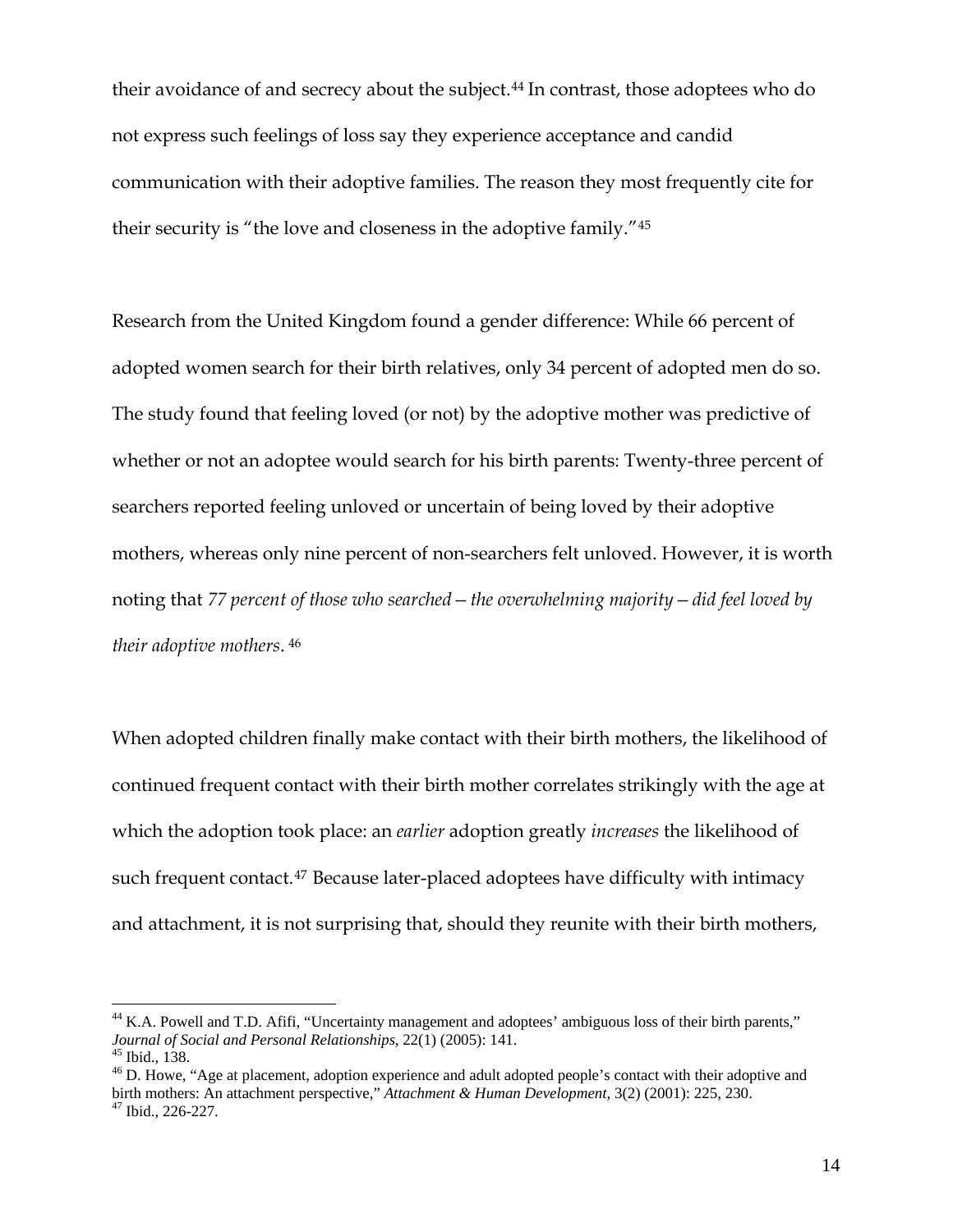that (at least for females) the earlier the adoption takes place, the greater is the adoptee's they are less likely to have continued frequent contact with her.<sup>[48](#page-14-0)</sup> Thus, it would seem capacity for attachment to the birth mother, even while being quite attached to the adoptive mother.

## **III. The Adoptee's Social Adjustment**

#### **Self-Image Adjustment to Adoption**

Once adopted children reach five to seven years of age, they begin to understand the difference in being adopted and many become more sensitive or ambivalent about the subject. Some avoid reminders of their adoption, or simply try not to think of it.<sup>[49](#page-14-1)</sup> Boys sometimes have a greater difficulty in adjusting to this newly perceived reality.<sup>[50](#page-14-2)</sup>

One study of racial or ethnic differences between adoptees and their adoptive families found that they had relatively little impact on the adoptees' socialization. Adoptive mothers report that most children whose ethnic origin or skin color is different from that of their adoptive families do not receive serious negative reactions from peers or adults. Though 30 percent of adopted children in the study received some negative reactions, only seven percent had received many.[51](#page-14-3)

1

<sup>48</sup> Ibid., 234.

<span id="page-14-2"></span><span id="page-14-1"></span><span id="page-14-0"></span><sup>&</sup>lt;sup>49</sup> D.M. Brodzinsky, "Long-Term Outcomes in Adoption," *The Future of Children. Adoption*,  $3(1)$  (1993): 153, 160.<br><sup>50</sup> D. Brooks and R. Barth, "Adult Transracial and Inracial Adoptees: Effects of Race, Gender, Adoptive Structure, and Placement History on Adjustment Outcomes," *American Journal of Orthopsychiatry,* 69 (1) (1999): 92, 93, 96.

<span id="page-14-3"></span><sup>&</sup>lt;sup>51</sup> Femmie Juffer, G. Stams and Marinus H. van IJzendoorn, "Adopted children's problem behavior is significantly related to their ego resiliency, ego control, and sociometric status," *Journal of Child Psychology & Psychiatry*, *45*(4) (2004): 703.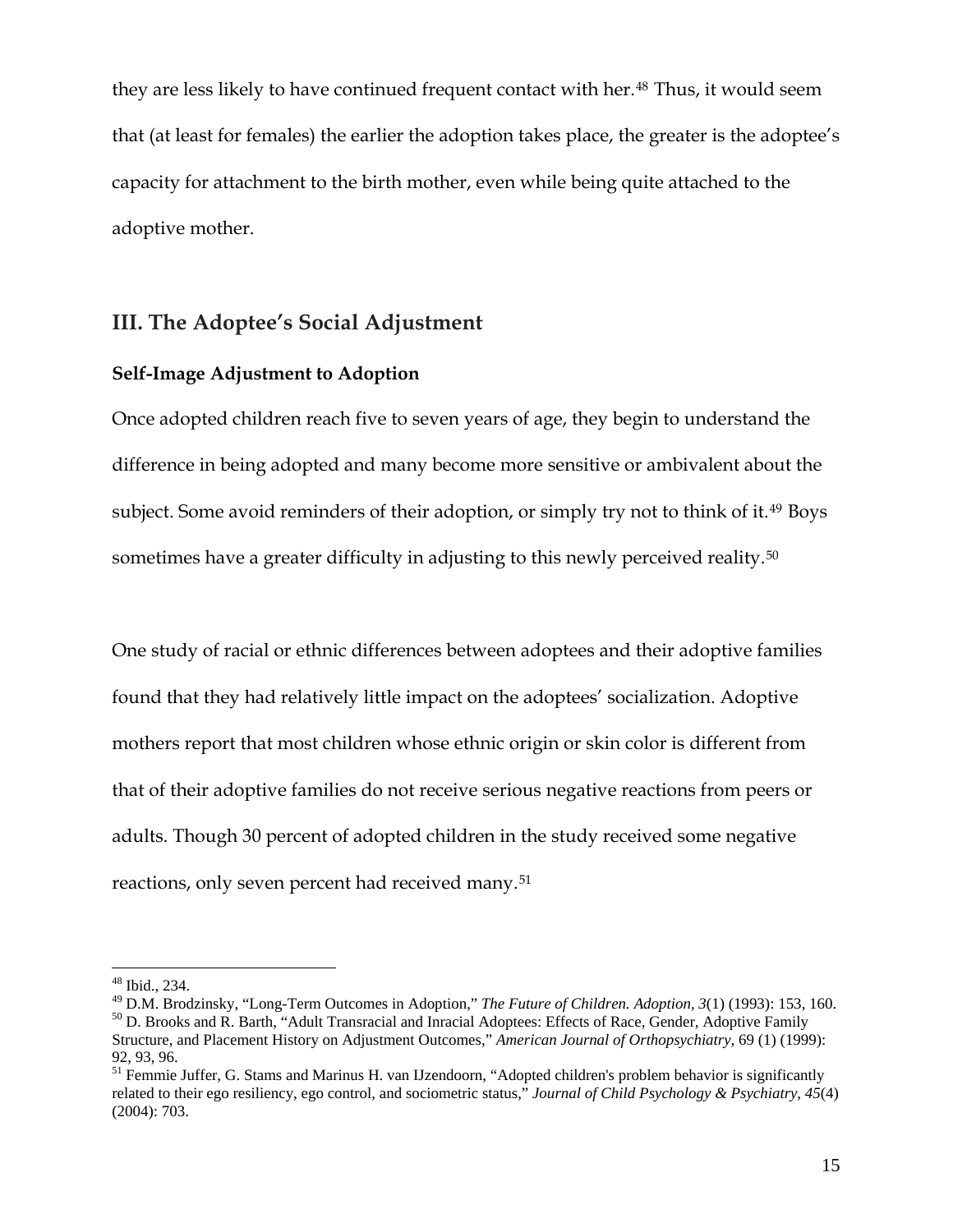## **Impact of Age at Adoption on Social Adjustment**

Age at adoption seems to be the biggest reason for adjustment differences between adopted and non-adopted adolescents. Illustrating again the importance of adoption during infancy, a study by Anu Sharma, of University of Colorado at Boulder, and colleagues found that "the most interesting result from this study was the remarkable lack of differences…between youth adopted at ages 2-5 years and those adopted at ages 6-10 years."[52](#page-15-0)

A study of teenage attachment problems shows the impact of age at adoption on the capacity for attachment. "If the child had arrived at 1 year of age or earlier and had been 6 months or less in an orphanage/foster home, 6 percent showed attachment problems. In the group where the child had arrived after 1 year of age and had been in an orphanage/foster home for more than 6 months, 23 percent showed attachment problems."[53](#page-15-1) The earlier the child is adopted, the more his attachments thrive.

#### **Social Adjustment in Adulthood**

 $\overline{a}$ 

Adoption's positive impact continues to manifest itself in an adoptee's adult relationships. Adopted women enjoy much higher levels of social support from multiple sources, including friends and their parents, than women in a control group of

<span id="page-15-1"></span><span id="page-15-0"></span> $52$  A.R. Sharma, M.K. McGue and P.L. Benson, "The Emotional and Behavioral Adjustment of United States Adopted Adolescents: Part II. Age at Adoption," *Children and Youth Services Review, 18*(1-2) (1996): 110. Adopted Adolescents: Part II. Age at Adoption," *Children and Youth Services Review, 18*(1-2) (1996): 110. 53 M. Cederblad, B. Höök, M. Irhammar and A.M. Mercke, "Mental Health in International Adoptees as Teenagers and Young Adults. An Epidemiological Study," *J. Child Psychology and Psychiatry,* 40(8) (1999): 1244.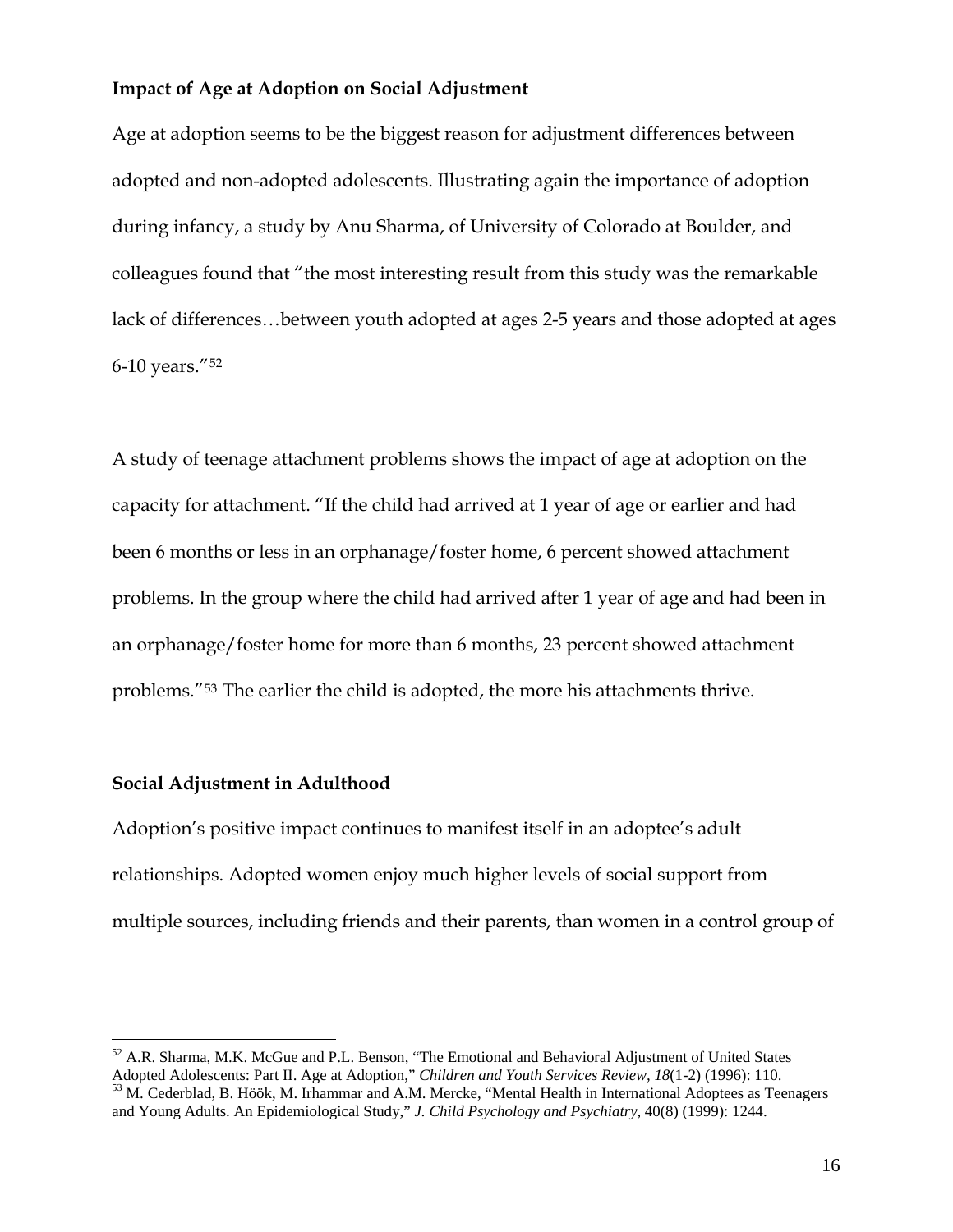their non-adopted birth peers.[54](#page-16-0) They also tend to be emotionally stable and at lower risk of psychological distress.<sup>[55](#page-16-1)</sup> Adopted men, by contrast with the general population and their non-adopted birth peers, were less likely to ask friends or family for help with problems and had higher rates of dependence and unemployment.[56](#page-16-2)

are cause for concern. A 1998 study showed that, on average, adopted women began their first romantic relationship at 22.1 years of age, while their birth comparison group began at 20.5 years old, and the general population at 21.7 years. A related delay is seen in childbearing, with adopted women lagging two years behind the general population and a more pronounced three years behind their birth comparison group.[57](#page-16-3) None of these delays

## **IV. The Adoptee's Development**

#### **Physical Health and Growth**

The aforementioned large Dutch meta-analysis by Marinus H. van IJzendoorn and Femmie Juffer of Leiden University found that when adopted children are initially placed in a new family, regardless of their age, they tend to lag very significantly in height and weight behind their non-adopted same-age peers.<sup>[58](#page-16-4)</sup> After some time in their families they do close the gap, massively outperforming their non-adopted birth peers,

<span id="page-16-0"></span><sup>54</sup> S. Collishaw, B. Maughan and A. Pickles, "Infant Adoption: Psychosocial Outcomes in Adulthood," *Social Psychiatry and Psychiatric Epidemiology,* 33(2) (1998): 63. 55 Ibid., 61.

<span id="page-16-2"></span><span id="page-16-1"></span><sup>56</sup> Ibid., 63-64.

<span id="page-16-3"></span><sup>57</sup> Ibid., 61.

<span id="page-16-4"></span><sup>58</sup> Marinus H. van IJzendoorn and Femmie Juffer, "The Emanuel Miller Memorial Lecture 2006: Adoption as Intervention. Meta-analytic Evidence for Massive Catch-Up and Plasticity in Physical, Socio-emotional, and Cognitive Development," *Journal of Child Psychology and Psychiatry,* 47 (2006): 1229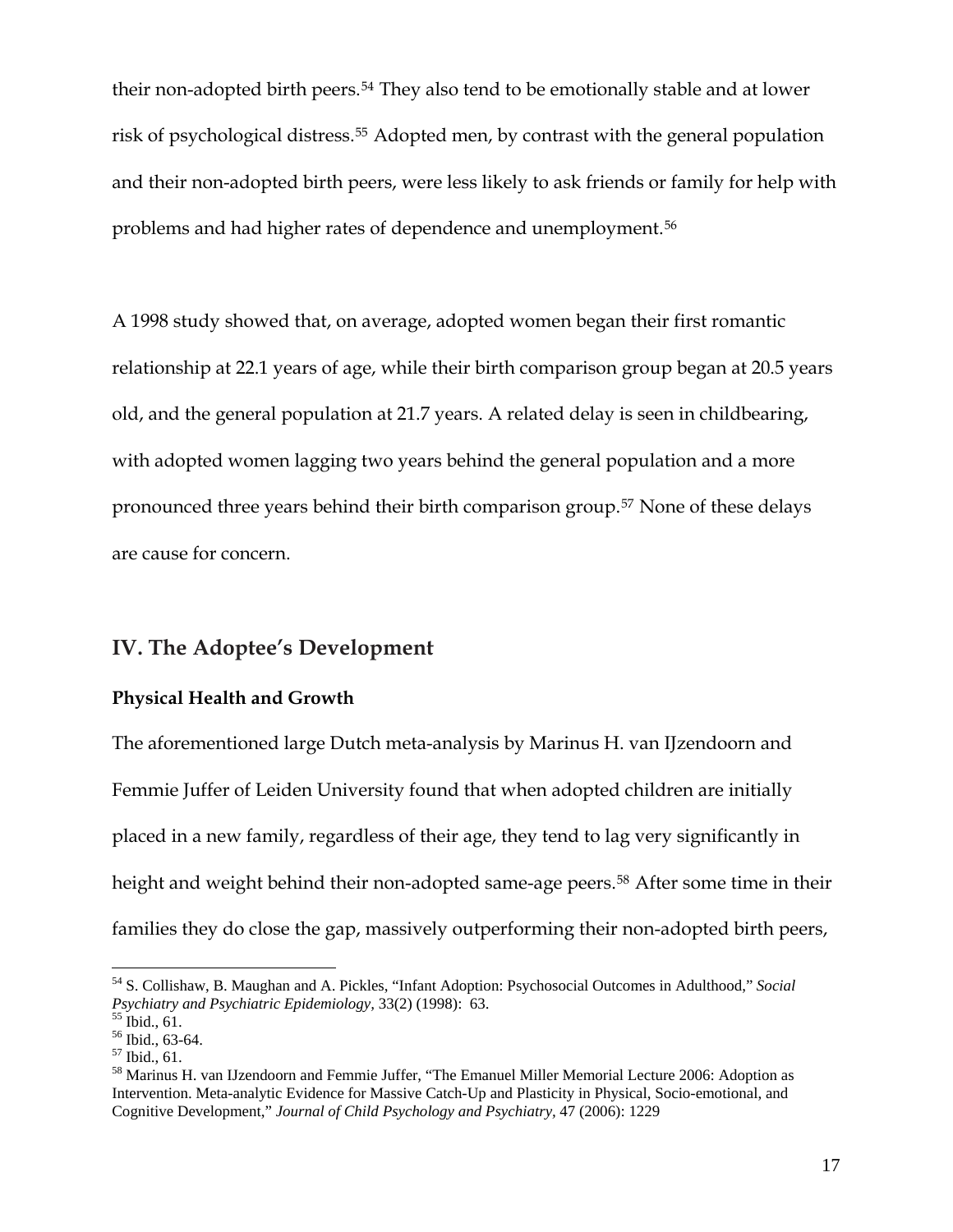though not totally catching up with their peers in the general population. Children adopted before twelve months of age close the gap the most.<sup>[59](#page-17-0)</sup> This meta-finding can be seen also in the results of a study in California of 83 African-American adoptive families: One third of newly adopted children were rated less than "very healthy" at the time of adoption, but had later improved very significantly.<sup>[60](#page-17-1)</sup> The same is found in international adoptions.<sup>[61](#page-17-2)</sup>

One health anomaly is worth noting: Internationally adopted children, particularly girls, are at increased risk of early puberty, which in turn contributes to shorter height in adulthood. Girls who are most underdeveloped when they are placed for adoption and who then catch up quickest are at greatest risk of reaching puberty early. Though precocious puberty is very rare for boys, $62$  one study showed that 30 percent of internationally adopted girls experienced precocious menarche (on average, at 10.5 years of age).<sup>[63](#page-17-4)</sup>

Adoption has the power to restore health even in drug-exposed children. This is illustrated in a longitudinal study of such children exposed *in utero* to crack cocaine, other kinds of cocaine, heroin, marijuana, and PCP. According to adoptive parent

<span id="page-17-0"></span><sup>59</sup> Ibid., 1233-34

<span id="page-17-1"></span><sup>60</sup> C. Smith-McKeever, "Adoption Satisfaction among African-American Families Adopting African-American Children," *Children and Youth Services Review,* 28 (2006): 834. 61 Marinus H. van IJzendoorn and Femmie Juffer, "The Emanuel Miller Memorial Lecture 2006: Adoption as

<span id="page-17-2"></span>Intervention. Meta-analytic Evidence for Massive Catch-Up and Plasticity in Physical, Socio-emotional, and Cognitive Development," *Journal of Child Psychology and Psychiatry, 47 (2006)*: 1228-45.<br><sup>62</sup> D.E. Johnson, "Adoption and the Effect on Children's Development," *Early Human Development*, 68 (2002): 46-

<span id="page-17-3"></span><sup>47.</sup>

<span id="page-17-4"></span><sup>&</sup>lt;sup>63</sup> P. Mason, C. Narad, T. Jester, J. Parks, "A survey of growth and development in the internationally adopted child," *Pediatric Research*, 47(4):209A, part 2 (2000).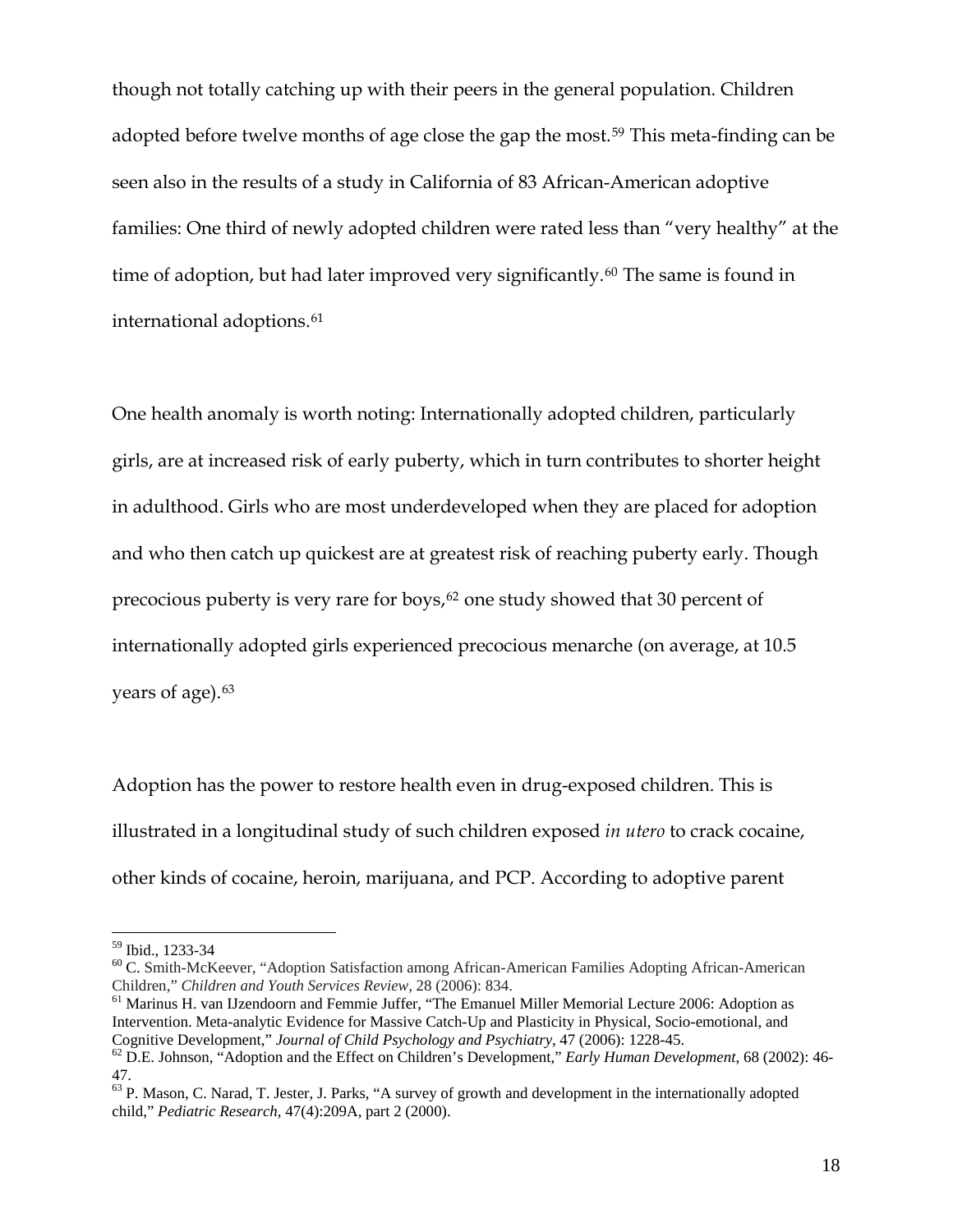surveys administered immediately after adoptee placement and four and eight years later, drug-exposed adoptees generally functioned normally. Sixty-three percent were reported to be doing "well with few problems." They were almost identical in most outcomes to adopted children who were not exposed to drugs. Over 97 percent of the parents of these adoptees said they felt very close to their children.<sup>[64](#page-18-0)</sup>

#### **Mental and Psychological Health**

 $\overline{a}$ 

A study by Anthony Burrow of the department of psychology at Loyola University, Chicago, and colleagues shows that there are no significant differences in psychological adjustment or physical health between adolescents who were adopted and those who were not.[65](#page-18-1) Adopted children do exhibit lower self-esteem than children from intact families but their self-esteem is not significantly different from that of children from separated or divorced families.<sup>[66](#page-18-2)</sup> Though some adoptive children experience affective difficulties such as depression and unhappiness, behavioral problems present the greatest challenge by far, especially among children who were older at the time of their adoption, or who have special needs.[67](#page-18-3)

The development of a clear sense of self by the adopted child is influenced by early experience, adjustment within the family and community, and social attitudes toward

<span id="page-18-0"></span><sup>64</sup> D.E. Johnson, "Adoption and the Effect on Children's Development," *Early Human Development,* 68 (2002): 48- 49.

<span id="page-18-1"></span><sup>&</sup>lt;sup>65</sup> A.L. Burrow, J.G. Tubman, and G.E. Finley, "Adolescent Adjustment in a Nationally Collected Sample: Identifying Group Differences by Adoption Status, Adoption Subtype, Developmental Stage and Gender," *Journal of Adolescence, 27 (2004): 274. of Adolescence, 27 (2004): 274. of M. Lanz, R. Iafrate, R. Rosnati and E. Scabini, "Parent-Child Communication and Adolescent Self-Esteem in* 

<span id="page-18-3"></span><span id="page-18-2"></span>Separated, Intercountry Adoptive and Intact Non-Adoptive Families," Journal of Adolescence, 22(6) (1999): 789.<br><sup>67</sup> L. Wright and C. Flynn, "Adolescent Adoption: Success Despite Challenges," Children & Youth Services Revie 28(5) (2006): 489-490, 499.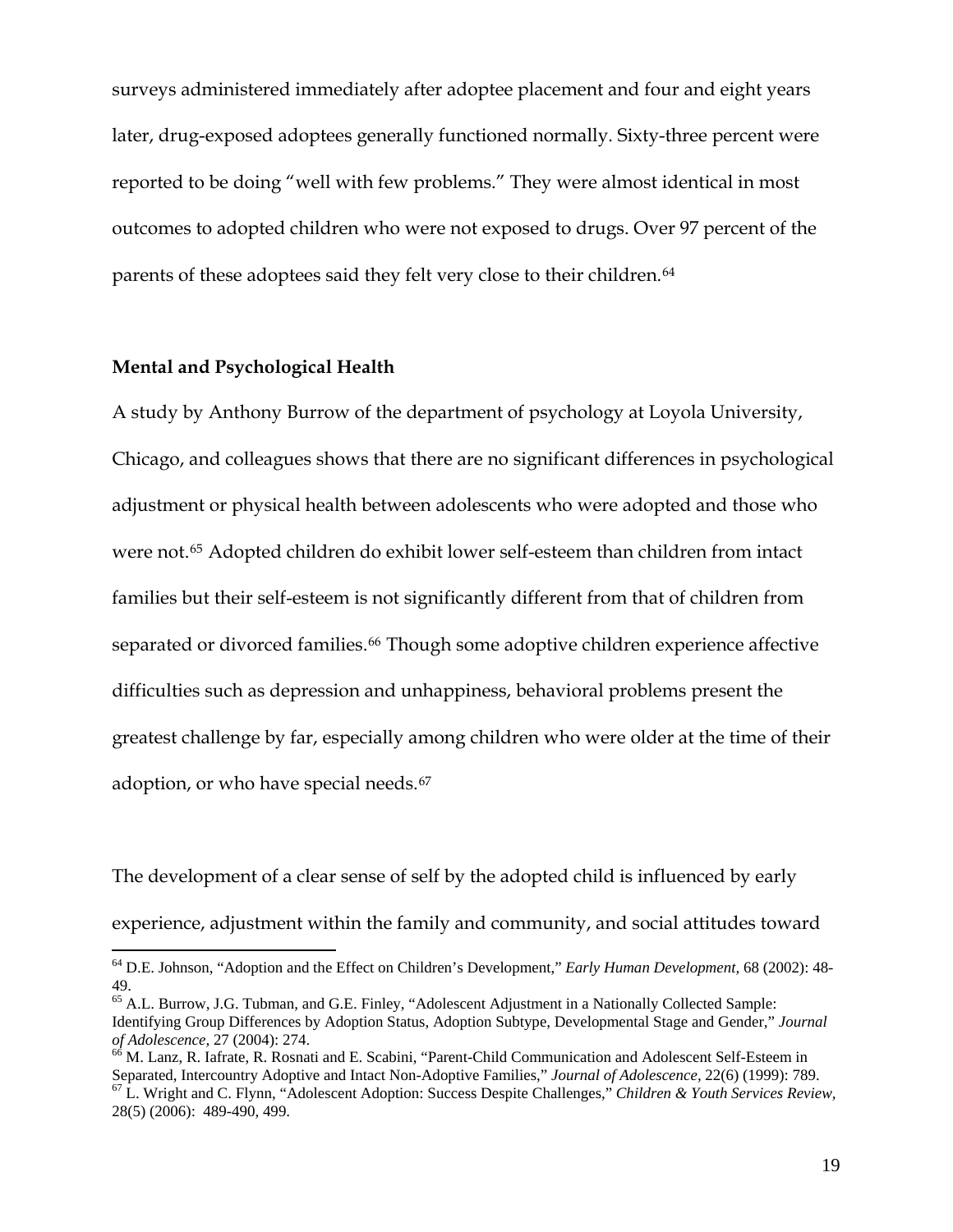adoption (among a number of other factors) and in turn explain the adopted child's difficulties in combining a sense of self with other non-familial spheres of social identity.[68](#page-19-0)

Despite these understandable hurdles, the 1988 National Health Interview Survey on Child Health found that adopted children see mental health providers less than all other groups, except children from intact families,<sup>[69](#page-19-1)</sup> attesting to the generally good mental health of adopted children.

#### **Social Behavior**

 $\overline{a}$ 

Harold Grotevant, professor of family social science at the University of Minnesota, and colleagues found that adopted children are no more likely to display *aggressive* antisocial behavior than non-adopted children, all other things held constant, but they were found to be at greater risk for expressing *non-aggressive* antisocial behavior. (Aggressive antisocial behavior was defined as "violent, aggressive behavior directed toward people or animals," whereas "theft, property damage, serious rule violations, and the sale or possession of drugs, without violent behavior" were examples of nonaggressive antisocial behavior.) However, the closer the parents are to the adopted child and the more educated the adoptive mother is, the less likely are adopted children

<span id="page-19-0"></span><sup>68</sup> Harold D. Grotevant, Nora Dunbar, Julie K. Kohler and Amy M. Lash Esau, "Adoptive Identity: How Contexts within and beyond the Family Shape Developmental Pathways," Family Relations, Vol. 49, No. 4 (2000): 385.<br><sup>69</sup> Nicholas Zill, "Adopted Children in the United States: A Profile Based on a National Survey of Child Health," testimony before the House Ways and Means Subcommittee on Human Resources, May 1995;

<span id="page-19-1"></span>M.J. Coiro, Nicholas Zill and B. Bloom, "Health of Our Nation's Children," *Vital and Health Statistics*, Series 10, No. 191, 1994.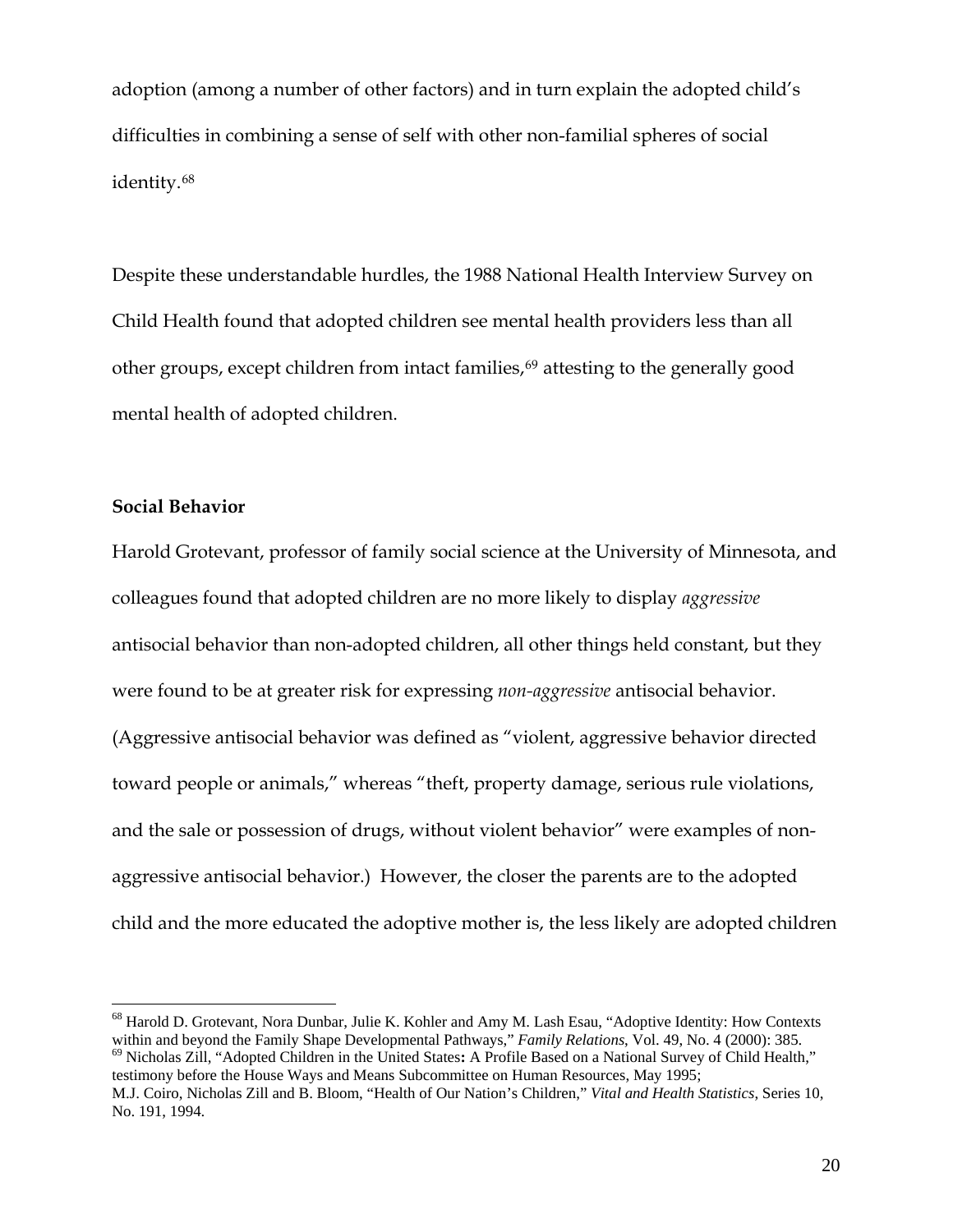to engage in these aggressive behaviors.[70](#page-20-0) However, other experiences do increase the likelihood of aggression.

The more maltreatment the child has suffered, the greater the aggression he or she will express.[71](#page-20-1) However—again illustrating the importance of the adoptive mother's own psychological capacities—the more easily she can access memories of her own childhood, and the more secure her own attachment capacity is, the less aggression these abused children will exhibit. [72](#page-20-2) This illustrates yet again both the healing power of adoption and of the benefits of the adoptive mother's ease of attachment. On the other hand, an adoptive mother struggling with unresolved pain can further complicate a child's confused attachments,[73](#page-20-3) and can even destroy the stability and parent-child closeness that, as already discussed, helps to mitigate the child's tendency towards antisocial behavior.

Pursuing a related line of research, a Swedish longitudinal study followed four groups of children from gestation to 23 years of age. The subjects were organized into four groups: adopted children, children in long-term foster care, children originally registered for adoption by birth mothers who changed their minds, and children living

<span id="page-20-0"></span><sup>70</sup> H.D. Grotevant, M.H. van Dulmen, N. Dunbar, J. Nelson-Christinedaughter, M. Christensen, X. Fan and B.C. Miller, "Antisocial behavior of adoptees and nonadoptees: Prediction from early history and adolescent relationships," *Journal of Research on Adolescence,* 16 (2006): 110, 122. 71 Ibid., 109, 122.

<span id="page-20-1"></span>

<span id="page-20-2"></span> $72$  M. Steele, J. Hodges, J. Kaniuk, S. Hillman and K. Henderson, "Attachment representations and adoption: associations between maternal states of mind and emotion narratives in previously maltreated children, *Journal of Child Psychotherapy,* 29(2) (2003): 193. 73 Ibid., 194.

<span id="page-20-3"></span>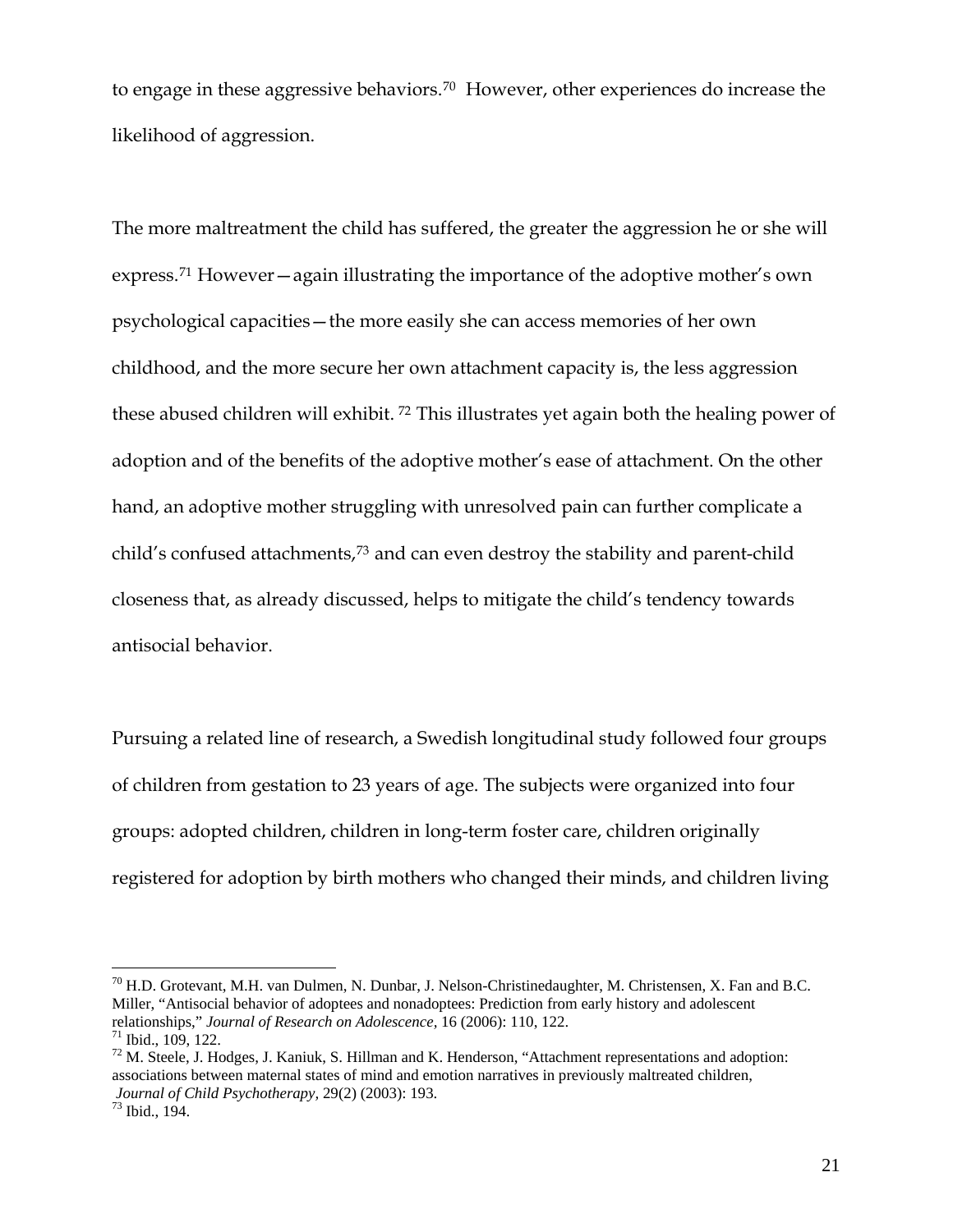with their biological parents. The study found no differences between adoptees and controls in criminal behavior or problems related to alcohol.[74](#page-21-0)

Delving into earlier development stages, another study analyzed differences in problem behavior and pro-social behavior between adopted children and non-adopted children. The study gauged problem behaviors by asking parents about a child's temper and anxiety or fearfulness, and measured pro-social behavior by asking about a child's ability to get along with others, do what he is asked, fulfill his responsibilities, and behave cheerfully. Children were evaluated on these behaviors in age groups of zero to four years, five to 11 years, and 12 to 18 years. No significant differences were found between adopted and non-adopted children.[75](#page-21-1)

#### **Language Acquisition by Adopted Children**

 $\overline{a}$ 

A study of Eastern European children adopted by American families showed that age at adoption affected their English language development. The study controlled for a number of other factors, including developmental delays and premature birth. Not surprisingly, the earlier the children were adopted the better was their language development; the later their adoption, the more they lagged and the more severe were their language problems.[76](#page-21-2) Those adopted within their first year had, within two years

<span id="page-21-0"></span><sup>74</sup> D.E. Johnson, "Adoption and the Effect on Children's Development," *Early Human Development,* 68 (2002): 49- 50.

<span id="page-21-1"></span><sup>&</sup>lt;sup>75</sup> D. Borders, L.K. Black and K. Pasley, "Are Adopted Children and Their Parents at Greater Risk for Negative Outcomes?" *Family Relations, 47(3) (1998): 240.* <br><sup>76</sup> S. Glennen and M.G. Masters, "Typical and Atypical Language Development in Infants and Toddlers Adopted

<span id="page-21-2"></span>from Eastern Europe," *American Journal of Speech-Language Pathology,* 11 (2002): 420.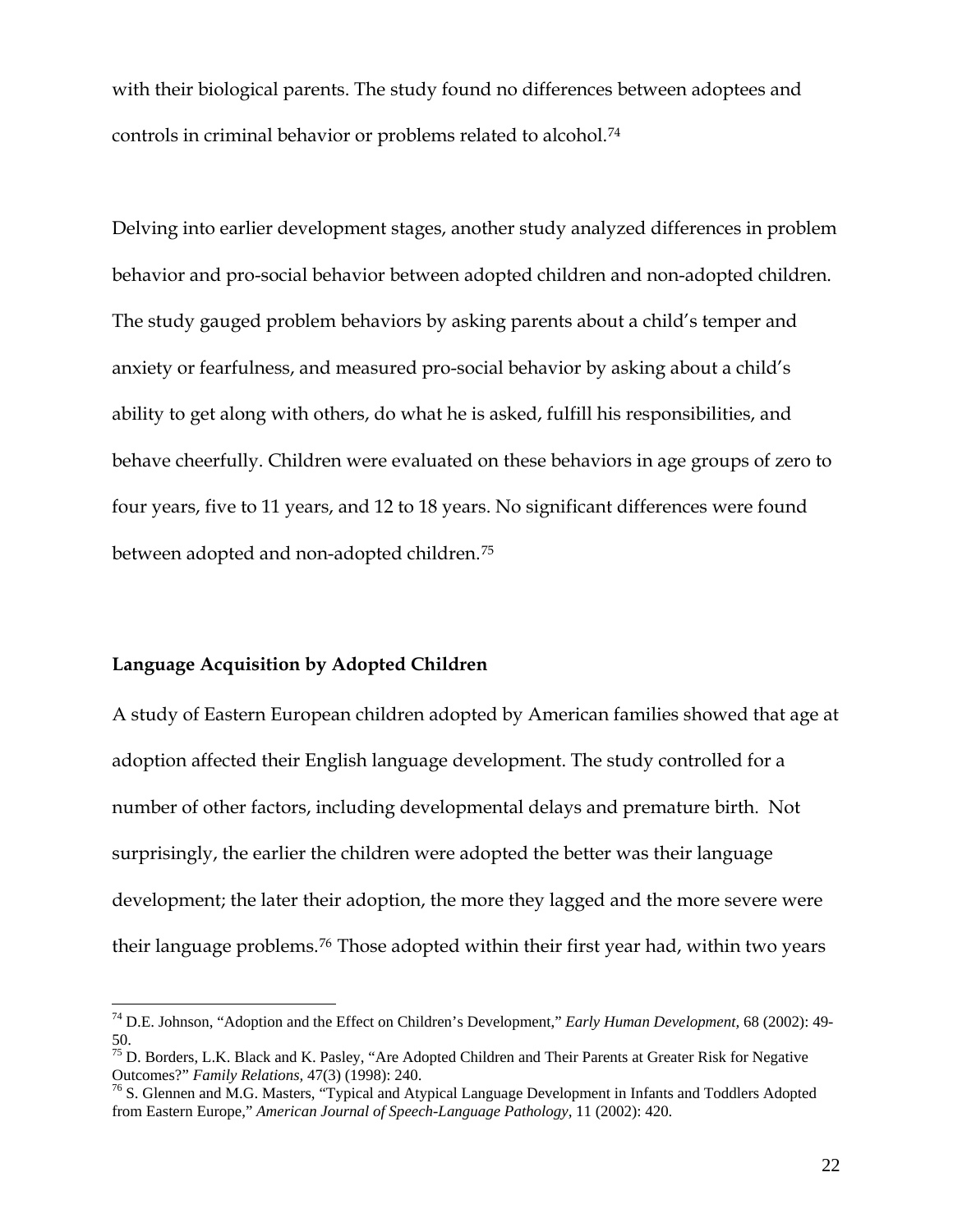of their placement, attained command of the English language normal for their age. Older adoptees caught up more slowly. Those adopted still later experienced increasingly greater lags. For instance, those adopted at 25 to 30 months of age showed an eight to 10 month delay a year after being adopted.<sup>[77](#page-22-0)</sup>

#### **Effects of Abuse and Neglect on Education**

Not surprisingly, adopted children who experience abuse and neglect have poorer social adjustment and weaker outcomes than adopted children who were not abused or neglected.[78](#page-22-1) Though they achieve less in school, their IQ scores revealed no corresponding difference.[79](#page-22-2)

Adopted children exposed to drugs *in utero*, despite attaining good grades as frequently and doing as well in speech and language as non-exposed children, were more likely to repeat a grade or have learning disabilities that required enrollment in special classes.<sup>[80](#page-22-3)</sup>

### **General Academic Performance**

Adopted children outperform their non-adopted siblings and birth peers in math, reading, and general academic capacity, as well as in adult qualifications later in life.<sup>[81](#page-22-4)</sup> They never lag significantly behind the general population. Of interest is the fact that

<span id="page-22-0"></span> $77$  Ibid.

<span id="page-22-1"></span><sup>&</sup>lt;sup>78</sup> T. McDonald, J. Propp and K. Murphy, "The Postadoption Experience: Child, Parent, and Family Predictors of Family Adjustment to Adoption," *Child Welfare League of America*, 80(1) (2001): 86. 79 Marinus H. van IJzendoorn and Femmie Juffer, "Adoption is a Successful Natural Intervention Enhancing

<span id="page-22-2"></span>Adopted Children's IQ and School Performance," Current Directions in Psychological Science, 14 (6) (2005): 328.<br><sup>80</sup> D.E. Johnson, "Adoption and the Effect on Children's Development," *Early Human Development*, 68 (2002):

<span id="page-22-4"></span><span id="page-22-3"></span>Longitudinal Study," *Journal of Child Psychology and Psychiatry,* 39, no. 5 (1998): 677-678.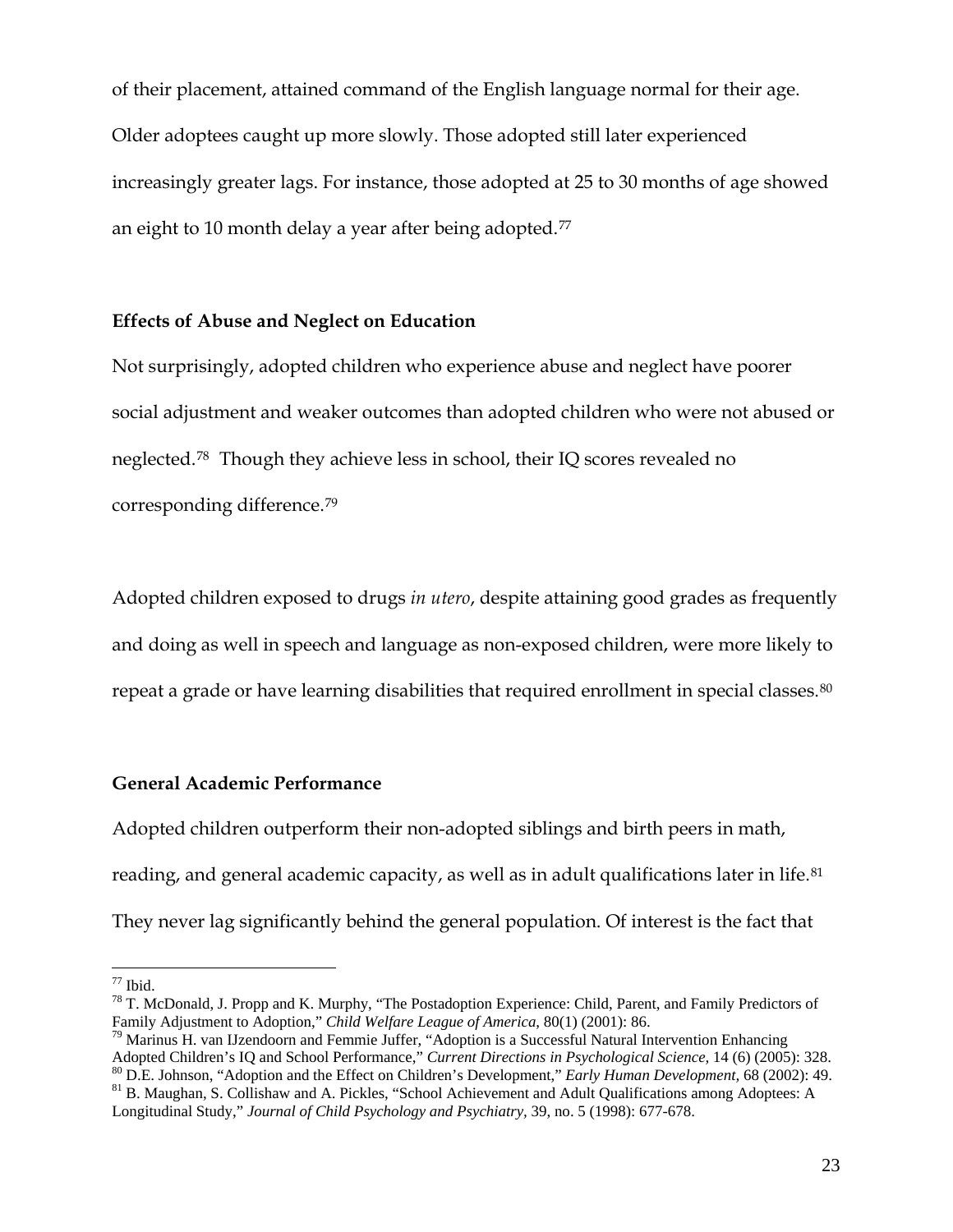adopted boys do better than the general population on reading. This is primarily attributable to adoptive parental interest in their education.[82](#page-23-0) In a 1981, according to the testimony given by Nicholas Zill, a vice-president at Westat, MD, before the House Ways and Means Subcommittee on Human Resources, only seven percent of children adopted in infancy repeated a grade, while 12 percent of children living with both biological parents repeated a grade.<sup>[83](#page-23-1)</sup>

However, many general studies show that when the academic performance of adopted and non-adopted children is compared, adoptees have lower grades and more learning difficulties.<sup>[84](#page-23-2)</sup> Teachers report that adoptees lag behind non-adopted children in academic attainment, originality, capacity to learn independently, participation at school, and productive peer engagement.<sup>[85](#page-23-3)</sup> Furthermore, adopted children are significantly more likely to require special treatment for learning disabilities than are non-adopted children.[86](#page-23-4)

A study by Sandra Scarr, then a professor of psychology at Yale University, and Richard Weinberg, then a professor of psychology at the University of Minnesota found that, though adopted children's IQs tend to correlate with their biological mothers'

<span id="page-23-0"></span> $82$  Ibid., 675-676.

<span id="page-23-1"></span><sup>83</sup> Nicholas Zill, "Adopted Children in the United States**:** A Profile Based on a National Survey of Child Health," testimony before the House Ways and Means Subcommittee on Human Resources, May 1995.

<span id="page-23-2"></span><sup>&</sup>lt;sup>84</sup> A.L. Burrow, J.G. Tubman and G.E. Finley, "Adolescent Adjustment in a Nationally Collected Sample: Identifying Group Differences by Adoption Status, Adoption Subtype, Developmental Stage and Gender," *Journal* of Adolescence, 27 (2004): 273.

<span id="page-23-4"></span><span id="page-23-3"></span> $^{85}$  D.M. Brodzinsky, "Long-Term Outcomes in Adoption," The Future of Children. Adoption, 3(1) (1993): 156.<br><sup>86</sup> Marinus H. van IJzendoorn, Femmie Juffer and C.W. Klein Poelhuis, "Adoption and Cognitive Development: A Meta-Analytic Comparison of Adopted and Nonadopted Children's IQ and School Performance," *Psychological Bulletin,* 131 (2005): 310.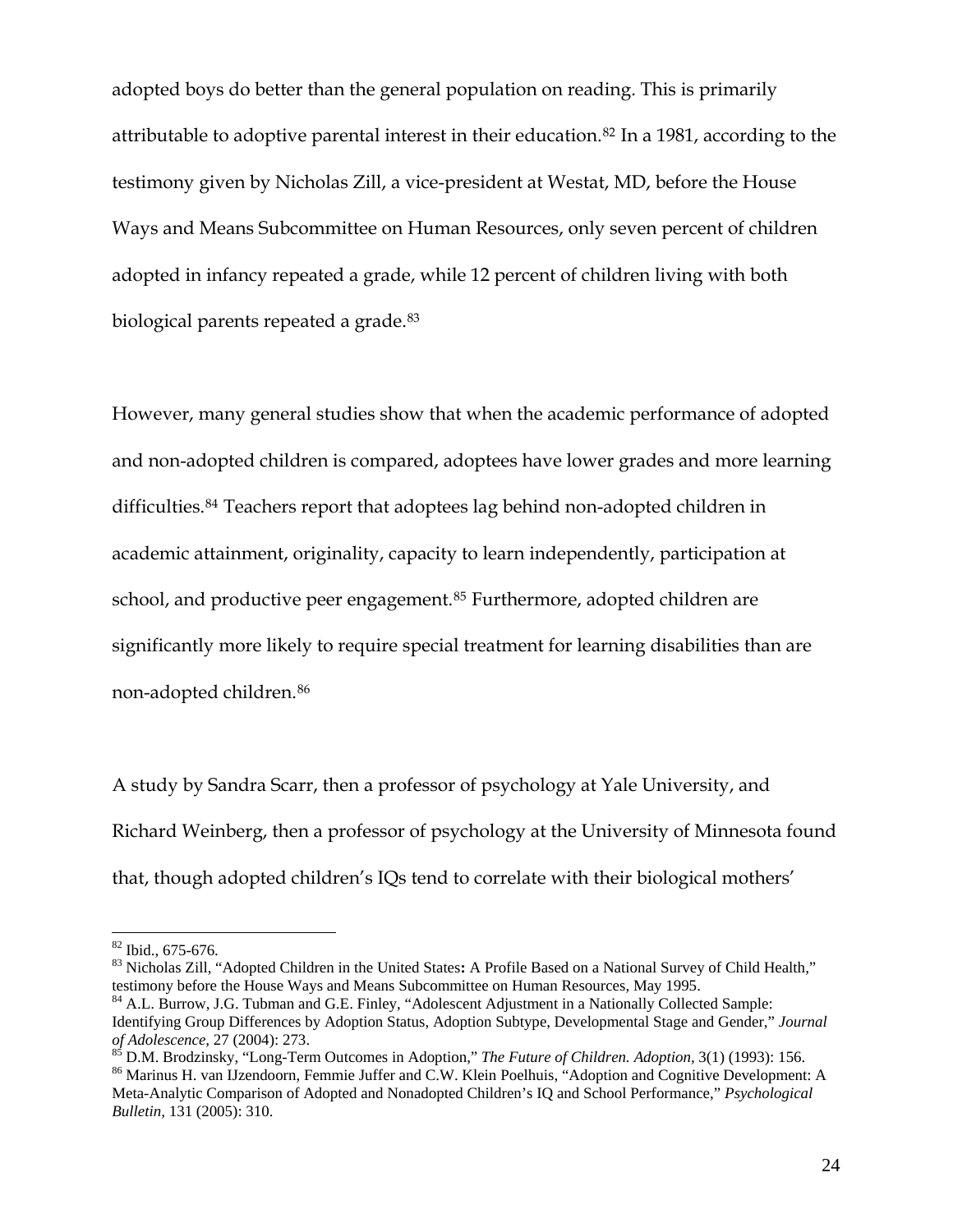education levels, earlier placement leads to a higher IQ score. They found that, eventually, there are no differences between the IQ scores of adopted siblings and those of biological siblings reared together.[87](#page-24-0) Along related lines of research, another study, confirming the "earlier is better pattern," showed that *later-adopted* children are twice as likely as *non-adopted* children to have learning problems that necessitate special education.[88](#page-24-1)

## **Overall Educational Achievement**

 $\overline{a}$ 

Adoptees benefit significantly from adoption in their education attainment, mainly because they are reared in healthy environments by parents interested in their academic development.[89](#page-24-2)

Teacher reports in the aforementioned Swedish longitudinal study found that, at 11 years of age, adopted boys were more prone to problem behavior and adopted girls lagged behind their peers in math. At 15 years old, adopted boys and girls earned lower average grades than their classmates. Despite all this, at 18 years of age, military records show that adopted boys' IQ scores matched those of their control group.<sup>[90](#page-24-3)</sup> Likely explaining much in this prior study and repeating a strong, almost immutable pattern in the research, another study found that adoptees who are placed in their first twelve

<span id="page-24-0"></span><sup>87</sup> S. Scarr and R.A. Weinberg, "The Minnesota Adoption Studies: Genetic Differences and Malleability," *Child Development,* 54 (1983): 263.<br><sup>88</sup> Marinus H. van IJzendoorn and Femmie Juffer, "Adoption is a Successful Natural Intervention Enhancing

<span id="page-24-1"></span>Adopted Children's IQ and School Performance," *Current Directions in Psychological Science,* 14 (6) (2005): 329.  $89$  Ibid., 327.

<span id="page-24-3"></span><span id="page-24-2"></span><sup>90</sup> D.E. Johnson, "Adoption and the Effect on Children's Development," *Early Human Development,* 68 (2002): 50.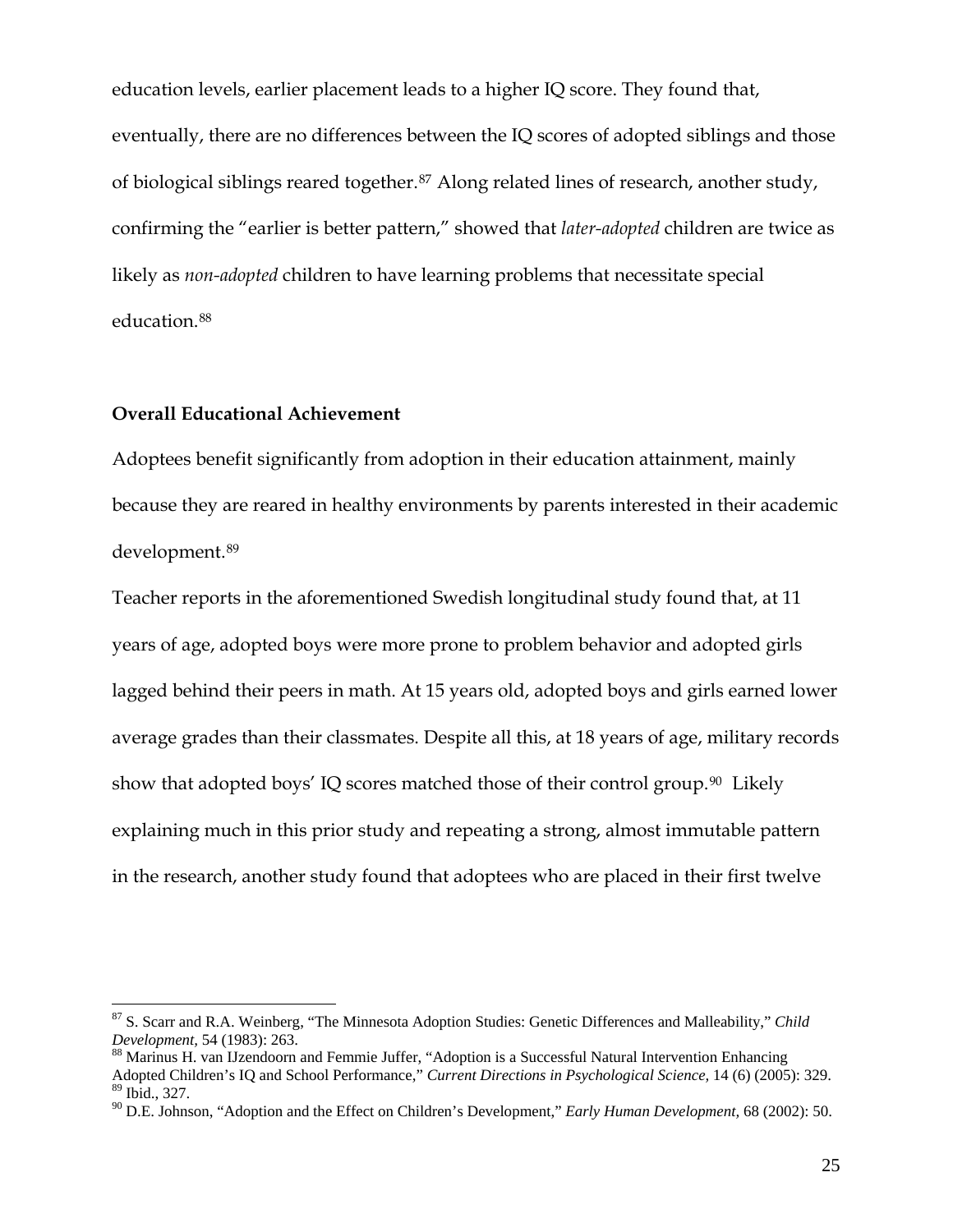months perform in step with the general population at school, whereas those adopted after one year lag behind their peers.<sup>[91](#page-25-0)</sup>

A number of international studies showed that adoptees were referred for special education twice as often as non-adoptees. However, they also showed that adoptive parents were more informed about available services and more alert to potential problems than were non-adoptive parents, and were thus more likely to seek out such services and refer their children to them.<sup>[92](#page-25-1)</sup> Thus, the rate of special needs services likely reflects the higher level of care and concern repeatedly evidenced by adoptive parents.

## **V. Conclusion**

 $\overline{a}$ 

Adoption is a remarkably beneficial act by generous people, who offer their time, attention, affection, and resources to give other people's children a better chance in life. Though adoption is not without difficulty for some adoptive parents, when compared to what life offered their children initially, it makes an enormous positive difference in all dimensions of children's lives, and also in the parents' lives. For the overwhelming number of those who adopt and those who are adopted, it works very well.

Douglas Henderson, professor of psychology at the University of Wisconsin encapsulates the accumulated research in the following statement: "[E]very adoption represents both gains and losses, and that adoption is a multigenerational and ongoing

<span id="page-25-1"></span><span id="page-25-0"></span><sup>&</sup>lt;sup>91</sup> Marinus H. van IJzendoorn and Femmie Juffer, "Adoption is a Successful Natural Intervention Enhancing Adopted Children's IQ and School Performance," *Current Directions in Psychological Science,* 14 (6) (2005): 328.  $92$  Ibid., 327.